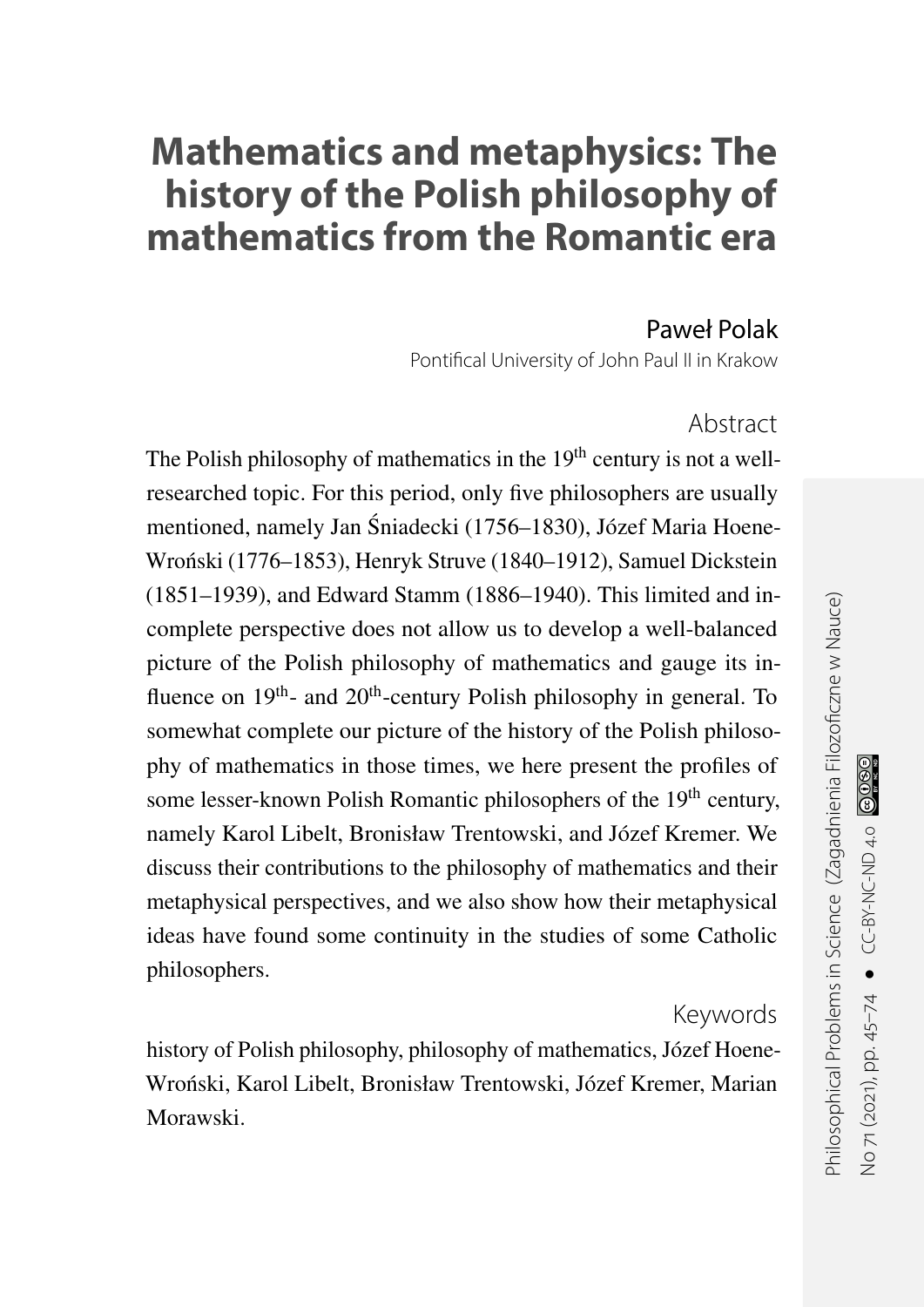### **Introduction**

Interior Soft the Polish philosophy of mathematics predominantly<br>focus on the 1920s and 1930s, which was a period of rapid focus on the 1920s and 1930s, which was a period of rapid development for the philosophy of mathematics, largely due to the developments and successes of Polish mathematicians (e.g. Murawski, [2004,](#page-26-0) p.325). From earlier periods (i.e., pre- $20<sup>th</sup>$  century), however, few philosophers of mathematics are mentioned. This limited perspective derives from a general lack of knowledge about the history of Polish scientific philosophy, with many earlier contributions being poorly acknowledged and remaining unrecognized.[1](#page-1-0) The most representative picture of this state for the history of the Polish philosophy of mathematics can be found in Murawski's book *The Philosophy of Mathematics and Logic in the 1920s and 1930s in Poland*. In this, Murawski [\(2014,](#page-26-1) p.1) states:

In fact, before [the] 1920s and 1930s, no serious philosophical reflections on mathematics and logic existed in Polish science. Naturally, this does not mean that philosophical concepts concerning mathematics and logic, developed in interwar Poland [...] were formulated in an intellectual vacuum and that earlier there had not been any reflections on mathematics and logic in Poland

Murawski mentioned only "six figures that exerted certain influences each one made a completely different impact—on the further development of the concepts in question" (Murawski, [2014,](#page-26-1) p.1). These were Jan Śniadecki and Józef Maria Hoene-Wroński (turn of the 18<sup>th</sup>

<span id="page-1-0"></span> $1$  A very detailed historical background of Polish scientific philosophy in the 19<sup>th</sup> century has been provided by Jan Woleński (2015), but he did not mention the 19<sup>th</sup>-century Polish philosophy of mathematics, focusing instead on the interwar (1918–1939) period.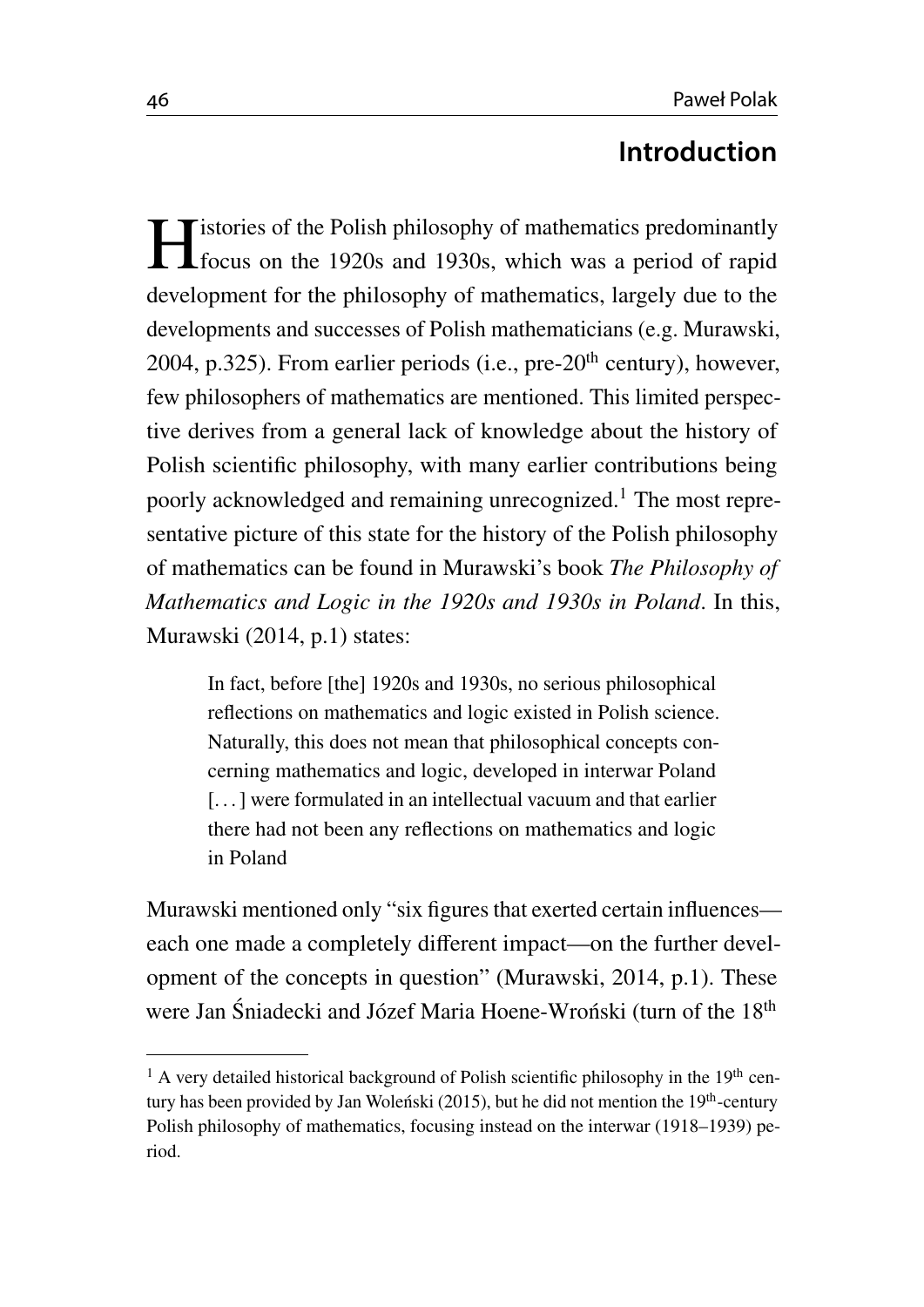and 19<sup>th</sup> centuries) and Henryk Struve, Władysław Biegański, Samuel Dickstein, and Edward Stamm (turn of the 19<sup>th</sup> and 20<sup>th</sup> centuries). In a footnote, Murawski also mentioned a seventh person, namely Władysław Gosiewski (1900s).

Fresh research into the history of Polish philosophy has documented several interesting contributions to the philosophy of mathematics, with them surprisingly thought to have origins in Romantic (idealist) philosophy. This is surprising because the philosophy of the Romantic period is generally considered to be anti-scientific.

In this paper, we show how the reflection on mathematics in Polish philosophy developed over a period ending in the early 1870s. We posit that the studies from this period created the foundations for philosophical reflection on mathematics in the 20<sup>th</sup> century, despite the fact that the Polish philosophy of mathematics in the  $20<sup>th</sup>$  century broke with the previous century's ideas. In other words, the reflections on mathematics from the 19th century were relatively quickly forgotten. The main aim of this paper is therefore to recall and analyze these forgotten, yet historically important, contributions to the Polish philosophy of mathematics.

In what follows, we analyze the development of the Polish philosophy of mathematics and reveal its unique and specific tradition of philosophical reflection.[2](#page-2-0) We begin by discussing the background to the Polish philosophy of mathematics in the  $19<sup>th</sup>$  century. Next, we present the precursors of this discipline and describe how Romantic

<span id="page-2-0"></span> $2$  It is interesting, from a historical point of view, that even in a time when positivism was supreme in Polish thought, the metaphysical approach to the philosophy of mathematics was still practiced. It may have been because of the tradition of scientific philosophy in Poland. This supposition was confirmed in the studies of the Krakow and Lwów schools for the philosophy of nature at the turn of the 19<sup>th</sup> and 20<sup>th</sup> cen-turies (Heller, [2019;](#page-23-0) Polak, [2016;](#page-27-0) [2019b;](#page-27-1) Heller and Maczka, [2007\)](#page-23-1). In this paper, we question whether this tradition could also account for the specificity of the  $19<sup>th</sup>$ -century Polish philosophy of mathematics.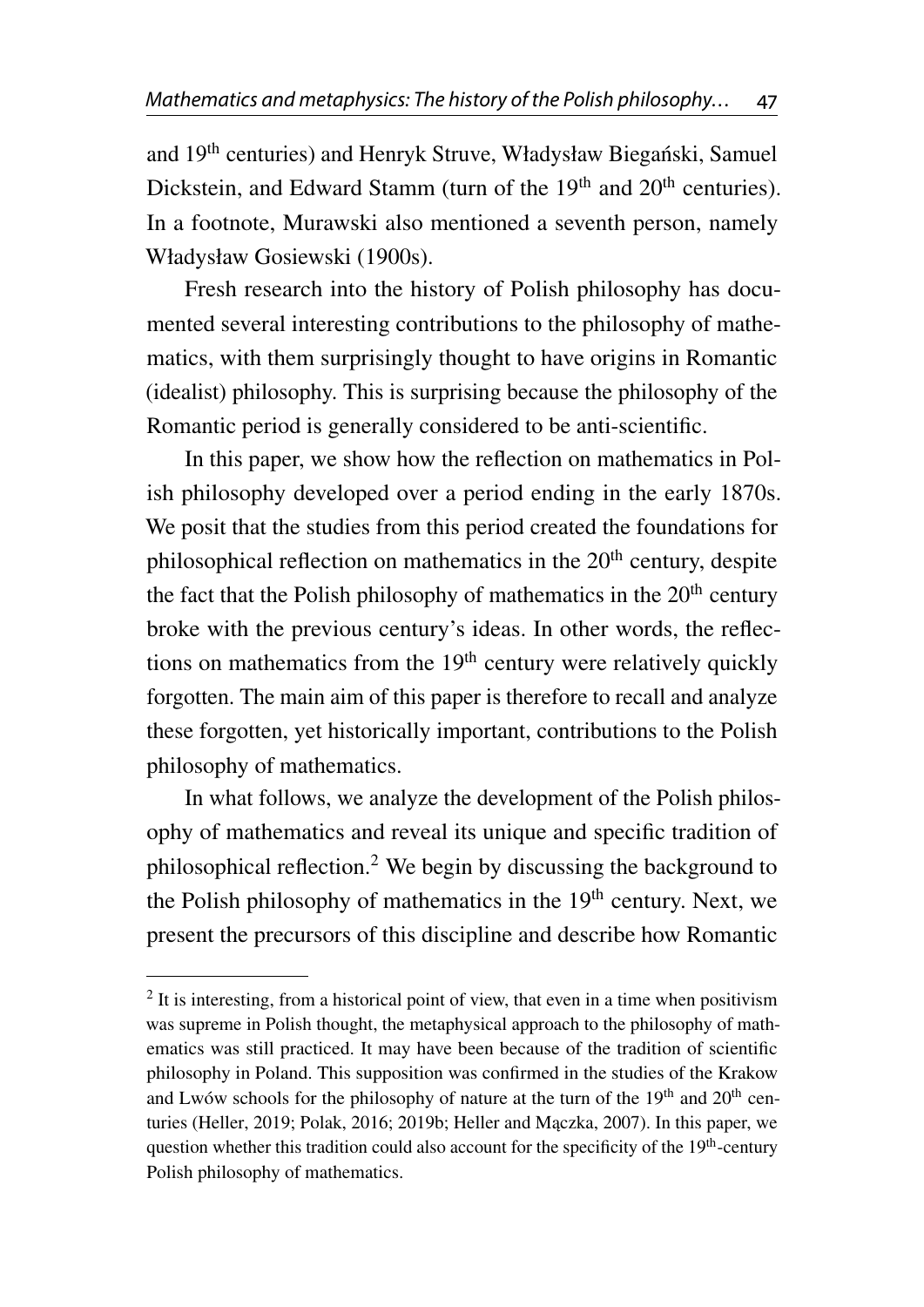(idealist) philosophy kindled an interest in the philosophical aspects of mathematics in later periods. Finally, we discuss how the metaphysical tradition in the philosophy of mathematics has influenced Catholic philosophy. The paper ends by giving some conclusions and general observations about the philosophy of mathematics' history in Poland.

## **Background to the 19 th -century Polish philosophy of mathematics**

Polish culture in the  $19<sup>th</sup>$  century was strongly influenced by a very unfavorable geopolitical situation. Poland was partitioned between Russia, Prussia, and Austria (later Austria–Hungary). The loss of political independence and the subsequent persecution and suppression of the Polish language and culture strongly influenced 19<sup>th</sup>-century Polish philosophy, and the philosophy of mathematics was no exception to this.

In the early  $19<sup>th</sup>$  century, the philosophy of mathematics was studied in four scientific centers: Wilno (now Vilnius in Lithuania), Poznań, Krakow, and Warszawa (Warsaw).<sup>[3](#page-3-0)</sup> By the second half of the century, only Krakow and Warszawa continued these studies. At the turn of 19<sup>th</sup> and 20<sup>th</sup> centuries, a new philosophical center appeared on the scene, namely Lwów, which is now Lviv in Ukraine.

<span id="page-3-0"></span><sup>&</sup>lt;sup>3</sup> Hoene-Wroński, who worked mainly in France (especially Paris), was the exception here. Despite his works being written in French, Hoene-Wronski's ideas had a strong impact on some Polish philosophers.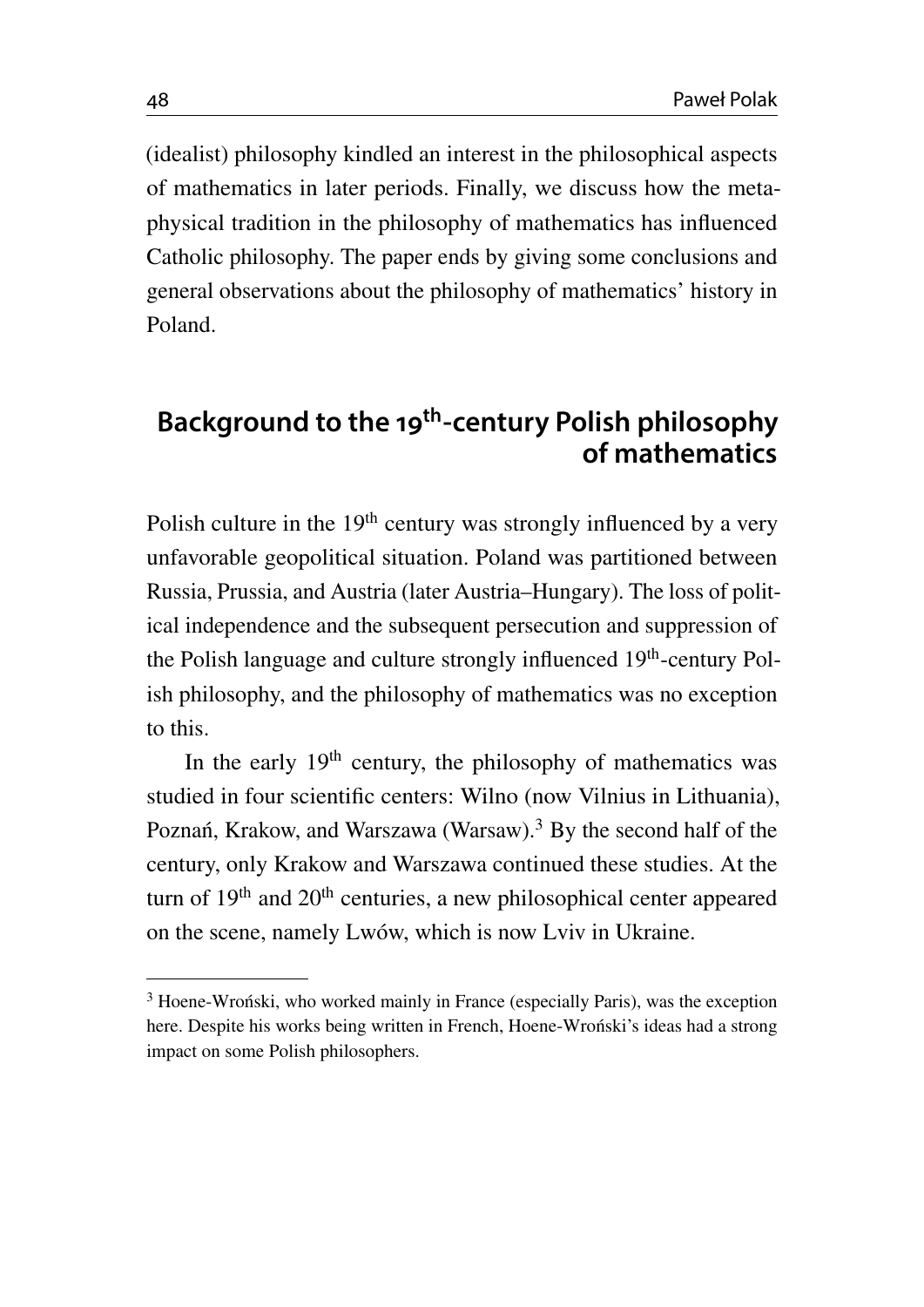## **Forerunners of the philosophy of mathematics in Poland**

One of the earliest Polish philosopher of mathematics<sup>[4](#page-4-0)</sup> was the mathematician, scientist, and philosopher Jan Sniadecki (1756-1830), who ´ was one of the most interesting representatives of Polish Enlightenment philosophy (e.g. Murawski, [2014,](#page-26-1) pp.1–5; Straszewski, [1875\)](#page-28-0). Sniadecki's Enlightenment ideas were not necessarily novel, yet they ´ were distinguishable from other contemporary Enlightenment works because of their original arrangement (Roskal, [1994\)](#page-28-1). Śniadecki's philosophy had some influence on philosophical studies at Vilnius University,<sup>[5](#page-4-1)</sup> as well as Krzemieniec High School, which depended

<span id="page-4-0"></span><sup>&</sup>lt;sup>4</sup> For example, one can mention here jesuit Adam Adamandy Kochański SI (1631– 1700), a mathematician and Polish philosopher of the early Enlightenment. He can be regarded as a precursor of the philosophy of mathematics in Poland. In the light of current research it can be concluded that his correspondence with famous scholars, especially with Leibniz (see Kochański, [2005;](#page-25-0) Kochański and Leibniz, [2019;](#page-25-1) Polak, [2019a\)](#page-27-2), contains many interesting remarks; however, apart from some metaphilosophical issues (mathematical philosophy), they do not have the fully crystallized character of philosophical reflection on mathematics. It is therefore worth undertaking a systematic, in-depth study of this historically important issue.

<span id="page-4-1"></span><sup>5</sup> A good example is Jacek Krusinski's paper "On ways to usefully learn mathematical sciences" [O sposobach pożytecznego uczenia się nauk matematycznych]. Krusinski discusses the nature of mathematics from the perspective of education (Krusinski, [1806\)](#page-25-2). Another example can be found in Józef Twardowski's work entitled "General remarks on the order of mathematical truths, especially Algebra and on ways of their interpretation" [Ogólne uwagi nad porządkiem prawd matematycznych, szczególniej Algebry i nad sposobami ich wykładania], which was published in *Tygodnik Wileński* (1806). In his study of the history of mathematical and physical sciences in *Wilno*, Józef Bielinski ironically mentioned that Twardowski's successor, Antoni Wyrwicz, ´ also practiced the philosophy of mathematics. Bieliński accused Wyrwicz of teaching the philosophy of mathematics instead of mathematics itself. This is how Bielinski ´ characterized those lectures: "The general view of mathematics is that arithmetic is the study of the properties of numbers bounded by units; that lower algebra-magnitudes are not bounded by units; higher algebra that traces the properties of functions of manifold form; that in differential and integral calculus, the properties of all func-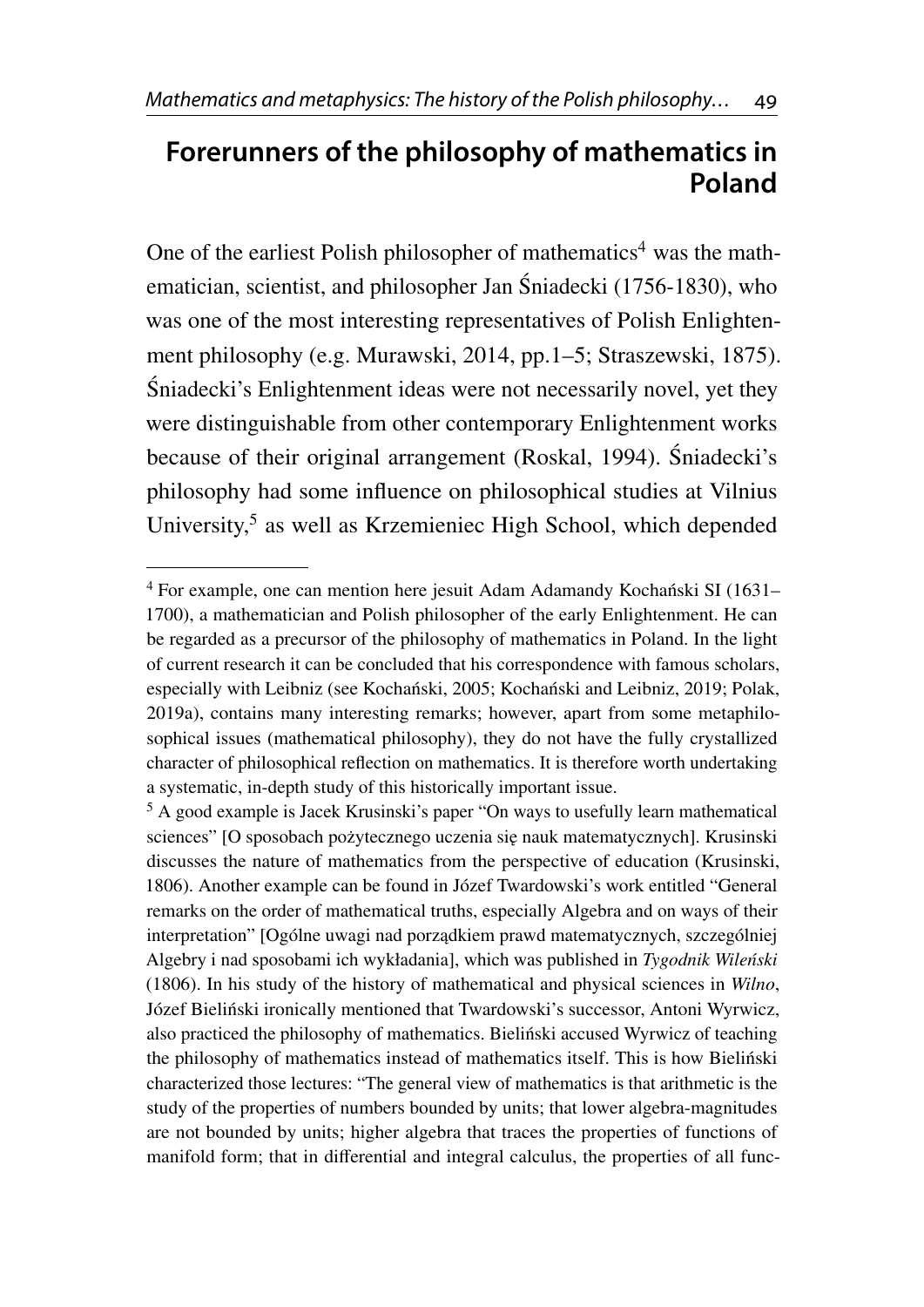on Vilnius University.[6](#page-5-0) The Enlightenment tradition (including Sni- ´ adecki's philosophy) in the Polish philosophy of mathematics was relatively short-lived, however, with it having limited impact on other thinkers.

Many Polish philosophers in the 19<sup>th</sup> century perceived Śniadecki to be the founder of Polish modern philosophy in general, yet his philosophy of mathematics did not gain much recognition. It is likely that Sniadecki's empiricism, as well as his cautious Enlightenment ´ approach to the ontology of mathematics, was not inspiring enough for the subsequent generation of Polish philosophers.

<span id="page-5-0"></span>6 Interesting philosophical remarks about mathematics can be found in Wojciech Jarkowski's small book Mowa Woyciecha Jarkowskiego do uczniów przy rozpoczę*ciu kursu w dniu 2. miesi ˛aca pa´zdziernika 1805 roku w Krzemieniecu miana* [Woyciech Jarkowski's speech to the students at the beginning of the course on October 2, 1805 in Krzemieniec]. Wojciech Jarkowski (1767–1836), a former student of Śniadecki, stated directly his master's influence (Jarkowski, [1805,](#page-24-0) p.9). In his view, mathematics is treated traditionally as an abstraction from reality, but in his interpretation, the mathematical nature of reality makes physics possible, which is interpreted as applied mathematics, so it is closer to the modern concept of mathematical nature. Jarkowski also opened an axiological reflection on mathematics by describing their "virtues." This axiological approach was important in the 19<sup>th</sup>-century debates around the role of mathematics in education, but this topic is beyond the scope of this paper. For the sake of completeness, it should be added that Wojciech Zborzewski's (1795–1860) attempts to construct a philosophy of mathematics were also mentioned, but the manuscripts that were mentioned can no longer be found [\("Nowiny",](#page-27-3) [1845;](#page-27-3) Majorkiewicz, [1847,](#page-26-2) p.341).

tions are expounded by increasing or decreasing their variable magnitudes; that the calculus of variations disassembles the properties of all functions in general by changing their form-[the lectures] though fair, somewhat but insufficiently understood and developed, aroused in him a particular passion. [Ogólny pogląd na matematykę, że arytmetyka jest nauką własności liczb ograniczonych jednostkami; że algebra niższawielkości nie ograniczonych jednostkami: algebra wyższa, że śledzi własności funkcyj rozmaitej formy; że w rachunkach różniczkowym i całkowym wykładają się własności wszystkich funkcyj, powiększając albo zmniejszając ich zmienne wielkości; że rachunek waryacyjny rozbiera własności wszystkich w ogóle funkcyj przez zmianę ich formy-aczkolwiek sprawiedliwe, poniekąd lecz niedostatecznie pojęte i rozwinione, wzbudzało w nim szczególne zamiłowanie]" (Bieliński, [1890,](#page-23-2) pp.21–22).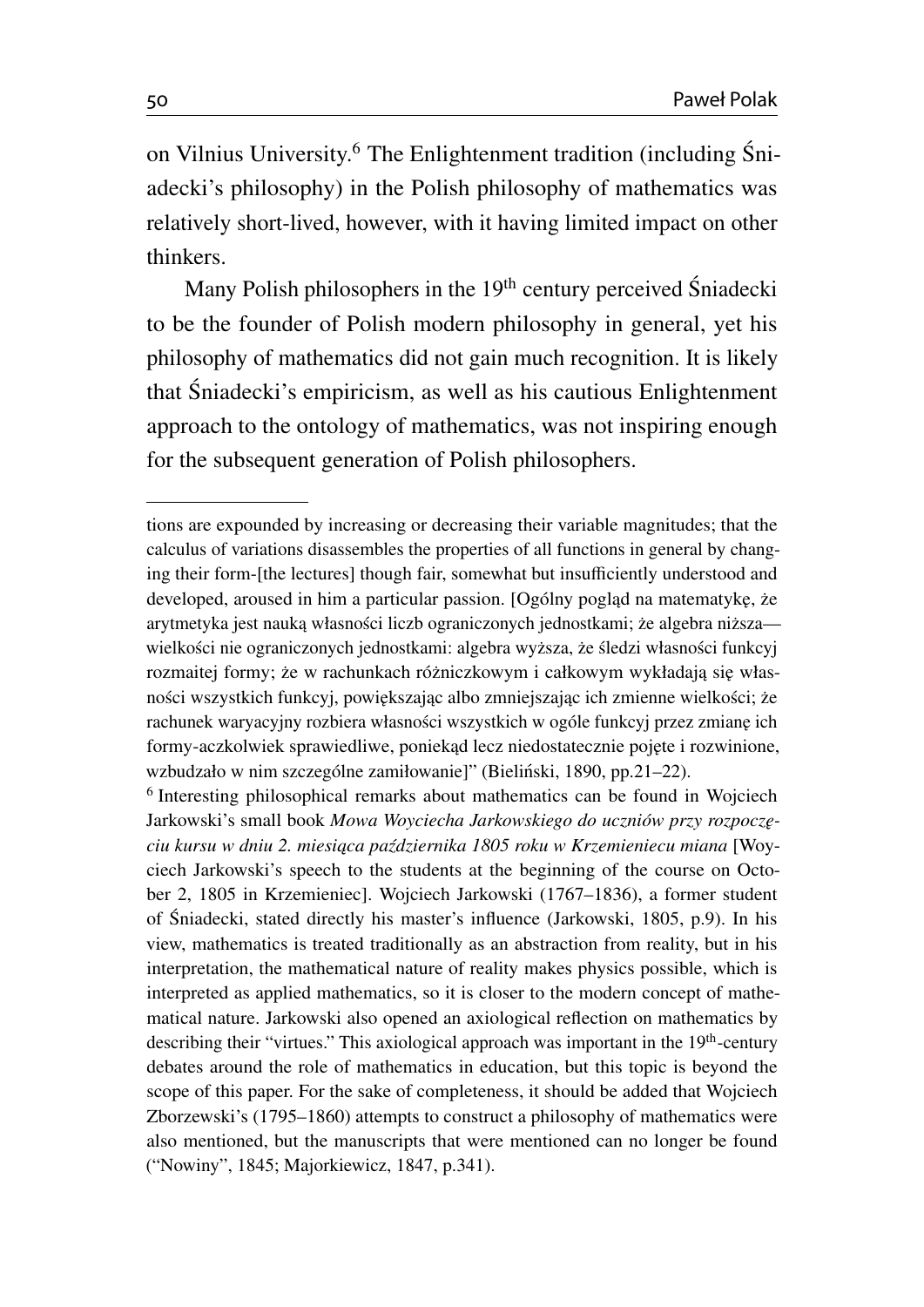A major shift in Polish philosophy began over 1804–1817 (i.e. with the rejection of the enlightenment's eclecticism see Tatarkiewicz, [1970;](#page-28-2) Jaworski, [1997\)](#page-24-1). This shift may be attributed to the works of Józef Maria Hoene-Wroński (1776–1853), the creator of an original idealist philosophy called "Absolute Philosophy" or "Messianism." Hoene-Wroński was to become a key figure in the 19<sup>th</sup>-century Polish philosophy of mathematics.[7](#page-6-0)

Hoene-Wronski was without doubt the forerunner for the metaphysical perspective on mathematics in Polish philosophy. He was first to use the term "philosophy of mathematics" to denote the science of the principal laws of mathematics. He divided mathematics into *algorithmie* (universal algorithms) and geometry. He caught the attention of Polish philosophers despite his major work being initially published in French (Hoene-Wronski, [1811,](#page-24-2) see also his English work: [1820,](#page-24-3) p.14nn).

Hoene-Wronski also introduced some key concepts into the Polish philosophy of mathematics. He conceptualized mathematics as a science dealing with *form* (based on distinguishing *form* from the content

<span id="page-6-0"></span> $7$  During this period, we should mention Feliks Jaronski (1777–1827), who taught philosophy at the Department of Philosophy of the University of Krakow. In his book *O filozofii* [On philosophy], he analyzed the relationship between metaphysics and mathematics. According to him, metaphysics, geometry (i.e., mathematics), and physics all derive from philosophy in general. Jaronski considered algebra and geome- ´ try to be part of ontology and thus "concerned with quantity" (Jaronski,  $1812$ , p.35). Jaronski also believed that metaphysics should strive for accuracy and clarity, such as in geometry and algebra: "Mathematics supports philosophy by its method of proof and strict rigor in thought" (Jaronski,  $1812$ , p.48). Through this textbook, Jaronski introduced Polish students to some elements of Kant's philosophy of mathematics (i.e., synthetic *a priori* cognition in mathematics) (Jaronski, ´ [1812,](#page-24-4) pp.156–157, 197). However, he did not take them directly from Kant's work but rather from a book by Gottfried Immanuel Wenzel (1754–1809). Wit Jaworski [\(1997,](#page-24-1) p.52; similarly [1872,](#page-29-0) p.193) was right to conclude that Jaronski's knowledge of Kant's philosophy was superficial, so he simply cannot be considered a Kantist.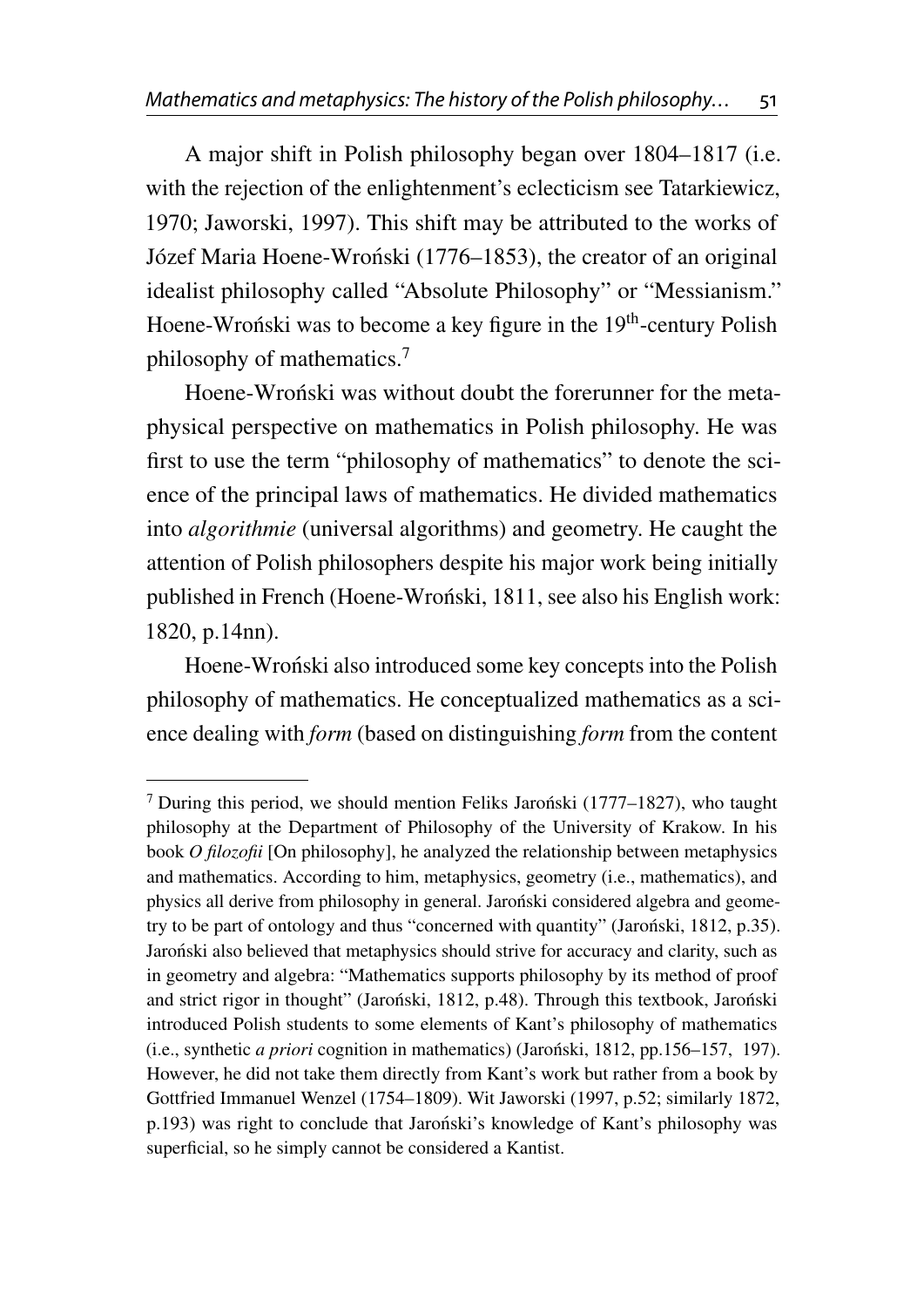of the physical world), with the forms of space and time being the "true object of mathematics."[8](#page-7-0) There is no doubt that Hoene-Wronski's ´ philosophy developed under the influence of Kant's philosophy.[9](#page-7-1) He introduced the concept of the "metaphysics of mathematics," which, according to him, consisted of objective laws for the objects of mathematics (i.e., the principal laws of mathematics). $10$ 

Hoene-Wroński also considered the concept of infinity. He was aware that infinity is involved in the metaphysics of calculus, and he interpreted infinitesimal quantities as "purely subjectives" (Hoene-Wroński, [1814,](#page-24-5) p.35nn). He stated that without the idea of infinity, mathematics would be impossible.<sup>[11](#page-7-3)</sup> His philosophical views led him to accept the idea of an actual infinity, a concept that opened up many interesting philosophical questions.

Hoene-Wroński strongly influenced prominent Polish Romantic philosophers like August Cieszkowski, Bronisław Trentowski, and Karol Libelt (e.g. Wójcik, [2013,](#page-29-1) p.16).<sup>[12](#page-7-4)</sup> Hoene-Wronski is regarded

<span id="page-7-0"></span><sup>&</sup>lt;sup>8</sup> Hoene-Wroński stressed that space and time are objects of mathematics when we consider them from an objective point of view as properties of the physical world (see the footnote in Hoene-Wroński, [1811,](#page-24-2) p.2).

<span id="page-7-1"></span> $9$  For the Kantian influence on Hoene-Wronski's philosophy, see e.g. (Wagner, [2014;](#page-29-2) [2016,](#page-29-3) chap.3).

<span id="page-7-2"></span> $10$  See (Wagner, [2016\)](#page-29-3), as well as (Pragacz, [2007\)](#page-27-4). Hoene-Wronski's original concepts were also briefly described by Roman Murawski [\(2014,](#page-26-1) pp.5–7), who pointed out that Hoene-Wronski's metaphysical attitude was typical for the Polish Messianist group, although this is not precisely characterized. For this analysis, it is more accurate to use the term "Romantic philosophers," because their attitudes towards Messianism and Hegel's philosophy vary.

<span id="page-7-3"></span><sup>11</sup> "Nous dirons plus: *Ce n'est que par l'infini qu'est possible la science des Mathématiques*. En effet, sans l'infini, nous n'aurions, en Géométrie, que des lignes droites, et, an Algorithmie, que la simple sommation (addition et soustraction); et l'on voit bien si avec ces élémens grossiers, on aurait pu construire une science." (Hoene-Wronski, ´ [1814,](#page-24-5) pp.43–44)

<span id="page-7-4"></span><sup>&</sup>lt;sup>12</sup> Traces of Hoene-Wroński's philosophy can also be found in the works of less famous philosophers of this era, such as Tyszynski  $(1854, \text{pp.}81-82)$  $(1854, \text{pp.}81-82)$  $(1854, \text{pp.}81-82)$ .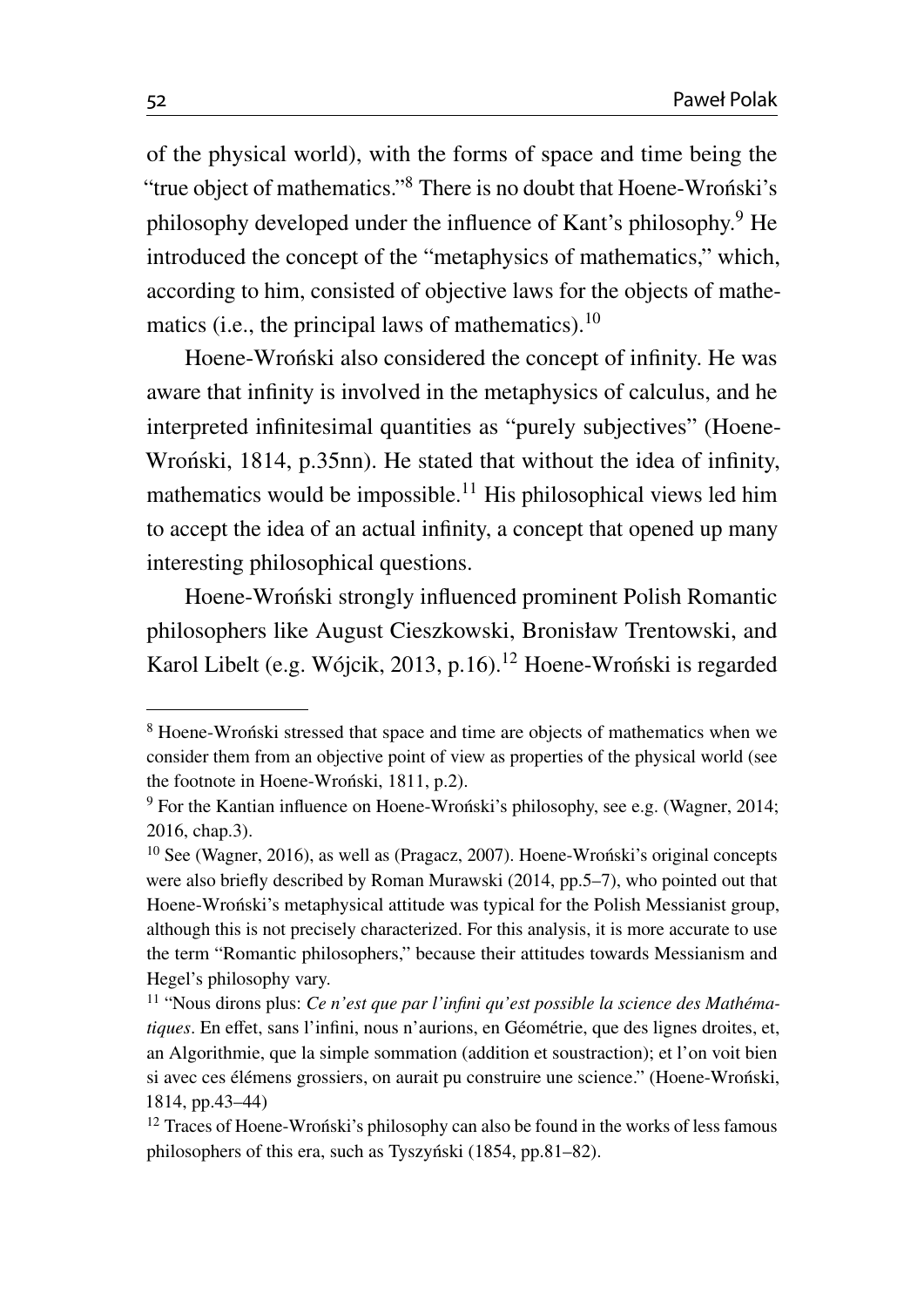as a one of the guiding spirits of Polish mathematics in the late 19<sup>th</sup> century (cf. Wójcik, [2013,](#page-29-1) p.15). While Hoene-Wronski's metaphysical tradition in the Polish philosophy of mathematics only lasted about a century, some aspects of Wronski's philosophy are still of interest (Wagner, [2014;](#page-29-2) [2012\)](#page-28-4).

### **Karol Libelt: Idealist origins of a mathematical nature**

After Hoene-Wronski's studies, Polish philosophers of mathematics of ´ the 1840s turned toward idealistic philosophy. The crucial philosophical problem then became about the relationships between mathematics and logic, as well as the ideas that grew out of the new Heglian logic, which was in reality a kind of metaphysics.

This new direction of philosophy was characterized by rejecting the anti-metaphysical attitude of the Enlightenment. Very interestingly, and significant in this context, is Karol Libelt's critique of Jan Sniadecki's works. Libelt's study was published anonymously under ´ the title "Filologia, filozofia i matematyka uważane jako zasadnicze umiejętności naukowego wychowania [Philology, philosophy, and mathematics conceived as fundamental domains of scientific education]" in *Tygodnik Literacki* 1838, no 17-20 and 28-29, and 1839, no 13-16 (Libelt, [1838,](#page-25-3) full edition  $1850$ ).<sup>[13](#page-8-0)</sup> Libelt had studied mathematics and philosophy in Berlin before teaching mathematics and publishing a high school textbook (Libelt, [1844\)](#page-26-3).

Libelt [\(1850,](#page-26-4) p.240nn) ardently opposed Śniadecki's philosophical views, and he described his new philosophy by contrasting it with Sniadecki's ideas. ´

<span id="page-8-0"></span><sup>&</sup>lt;sup>13</sup> Here for convenience, we quote the full edition (Libelt, [1850\)](#page-26-4).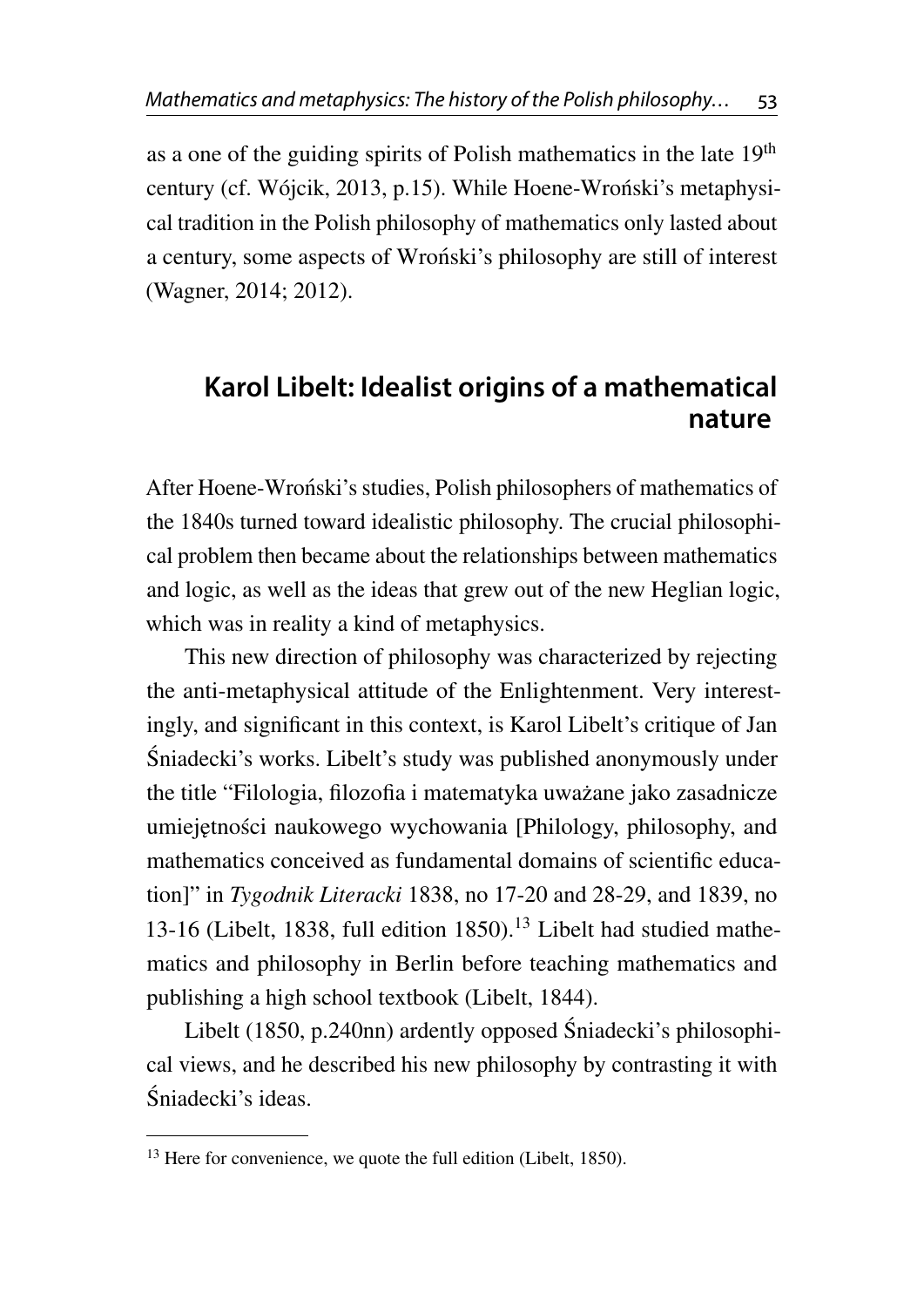Mathematics, for Libelt, was a discipline that was close to, and almost entwined with, philosophy. He found significant similarities between these two domains, such as deductive form and the style of abstract thinking. In Libel's view, both domains touched sensible and "over-sensible" objects through specific mind activity. Mathematics, Libelt posited, differed from philosophy in not being a fundamental science, because mathematics needs some concepts, which it "borrows from philosophy." He listed two basic, intuitive concepts, namely space and time, which were inspired by Kant's philosophy of mathematics as interpreted in the framework of Heglian philosophy (Libelt, [1850,](#page-26-4) p.269).

Libelt also drew a distinction between pure and applied mathematics and highlighted the differences between the main domains of pure mathematics, namely geometry, algebra, and arithmetic.

In another article, Libelt [\(1842,](#page-25-4) pp.65–67) presented an interesting view about mathematics' relationship to nature. According to him, reality embodies mathematical properties, so a mathematician can consequently abstract these properties from reality:

Mathematical truths are purely objective, they are outside us, and in us only is the knowledge of these truths. Number and figure, like time and space, are forms abstracted from the world, full of latent content, or hidden properties, which math-ematical reason has detected in them (Libelt, [1842,](#page-25-4) p.66).<sup>[14](#page-9-0)</sup>

This perspective led Libelt to formulate his controversial thesis: "Mathematics does not teach anything about the abstract that does not exist in reality" (Libelt, [1842,](#page-25-4) p.65). That his view was so close to

<span id="page-9-0"></span> $14$  "Prawdy matematyczne sa czysto przedmiotowe, sa zewnatrz nas, a w nas tylko jest wiedza tych prawd. Liczba i figura, jak czas i przestrzeń są formy ze świata zdjęte, pełne utajonej treści, czyli ukrytych własności, które rozum matematyczny w nich wykrywał."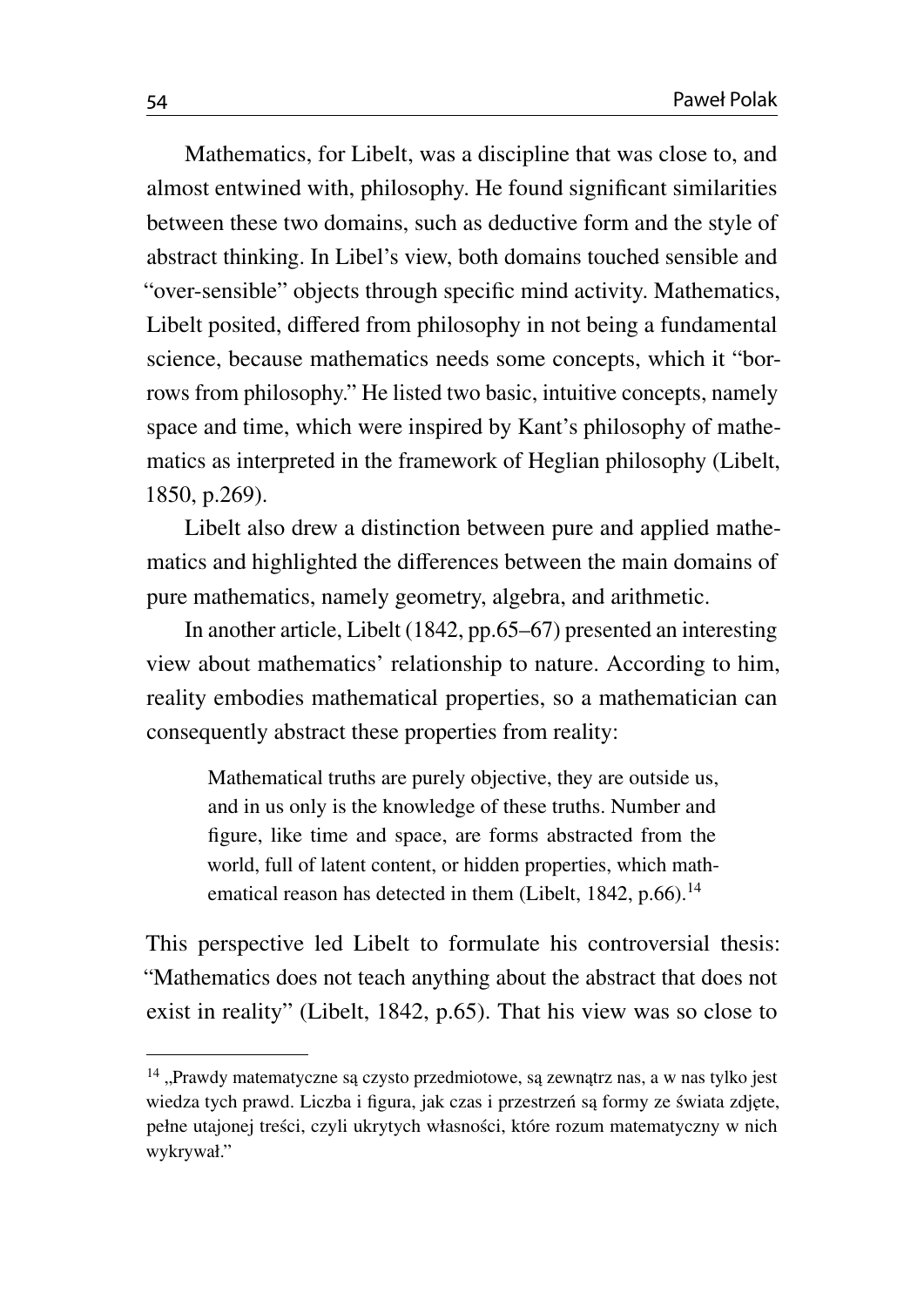later concepts of the nature of the mathematical was made possible by his idealistic metaphysical interpretation. (This interpretation stated that if reality is founded as an ideal, it simply embodies ideal properties that, by abstraction, can be used in a conceptual analysis.) Of course, Libelt's view differs from the modern concept of mathematics, because in his approach, mathematics is limited to objects abstracted from reality. In other words, Libelt rejected the possibility that pure (i.e., non-abstracted) mathematical objects exist. It is interesting that Libelt accepted the concept of infinity in philosophy yet believed that mathematics dealt only with finite values and sometimes only "touches the infinity."

Libelt also tried to characterize the relationship between mathematics and physical reality. He concluded that mathematical objects are approximations in an infinity of real, physical objects. In this view, mathematics is the oath between cognition *a priori* and *a posteriori*, a kind of epistemic bridge between two domains of cognition. For him, mathematics dealt with the forms (of space and time), while metaphysics dealt with the contents, $15$  an observation that Libelt made in the introduction to the second edition of his book *Philosophy and*

<span id="page-10-0"></span> $15$ , Czym jest matematyka dla formy (przestrzeni i czasu), tym jest metafizyka dla tresci. Matematyka czysta tak w geometrycznym, jak arytmetycznym swym dziale, jest ´ równie oderwana, najściślej lo $[g]$ iczna, wysnuwająca się z najprostszych wyobrażeń przestrzennych i liczbowych, w zupełnej odrębności od materyalnego świata. A przecież ciała niebieskie w nieskończoności przestworza wirujące, słuchają tych prawideł elipsy, paraboli i hiperboli, które matematyk abstrakcyjnie jako prawdy niewzruszone, w tych liniach ostrokręgowych odkrywa; a przecież prawa optyki i mechaniki wedle prawideł matematyki czystej się tłomaczą. I dla tego tak ogromnej wartości stała się matematyka zastosowana. Podobnie ma się z filozofią spekulacyjną, co do treści otaczającego nas świata, co do znaczenia nas samych i wszelakich ludzkości stosunków, co wszystko doprowadza nas ostatecznie do Boga, jako do ostatniej wszystkiego przyczyny" (Libelt, [1874,](#page-26-5) p.IX).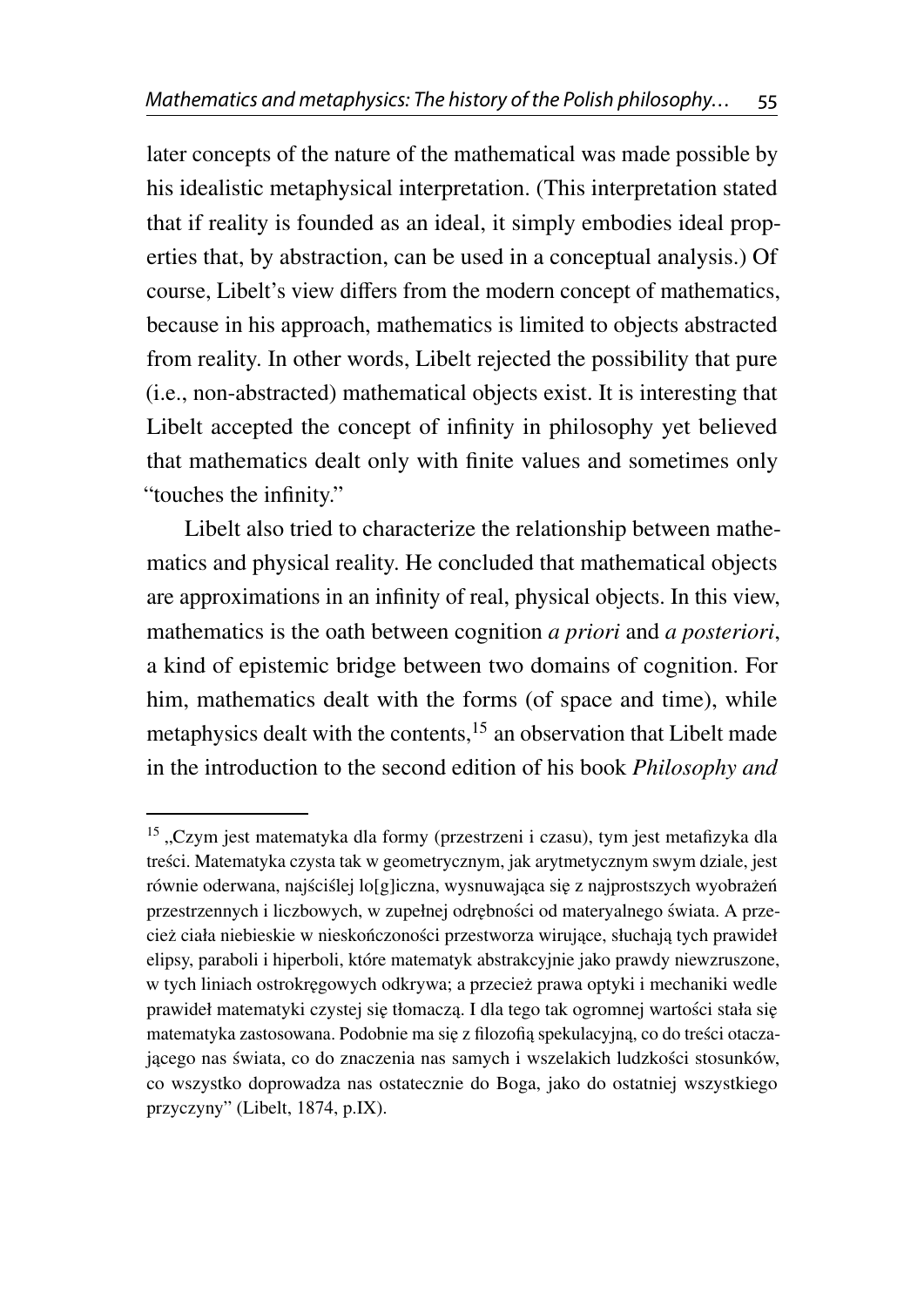*Critique*. His Platonic views were related to his idealistic philosophy (Libelt, [1874,](#page-26-5) p.95), and they seem to have evolved from his earlier interpretations of mathematical objects (Libelt, [1842\)](#page-25-4).

#### **Bronisław Trentowski's post-Heglian approach**

In the 1840s, the most prominent Polish philosopher of mathematics was Bronisław Trentowski (1808–1869), who was the author of the influential work *Chowanna czyli system pedagogiki narodowej* (Trentowski, [1842a,](#page-28-5)[b\)](#page-28-6).

The relationship between mathematics and logic was especially described in this book (Trentowski, [1842b,](#page-28-6) sec.51). Later on, he deepened his analysis of the mentioned relationships in his next book entitled *Myslini czyli całokształt lo[g]iki narodowej ´* (Trentowski, [1844a;](#page-28-7) [1842b\)](#page-28-6). Trentowski was working in Germany after migrating there, but he published his works mainly in Poznań.

Trentowski was the first Polish philosopher to use the Polish term for "the philosophy of mathematics" (i.e., *filozofia matematyki*).[16](#page-11-0) For him, this branch of philosophy was part of the future philosophy of form (*filozofia formy*). He described it as follows:

The philosophy of nature's form, which is space, time, and the shape of matter. This is geometry, arithmetic, and mechanics, so generally the philosophy of mathematics [Filozofia formy natury, którą jest przestrzeń, czas i postać materyi. Jest to Jeometrya, Arytmetyka i Mechanika, czyli w ogóle filozofia matematyki] (Trentowski, [1844a,](#page-28-7) p.7).

<span id="page-11-0"></span><sup>&</sup>lt;sup>16</sup> Hoene-Wronski actually used this term first, but as he wrote in French, the Polish translations of his books came after the publication of Trentowski's book.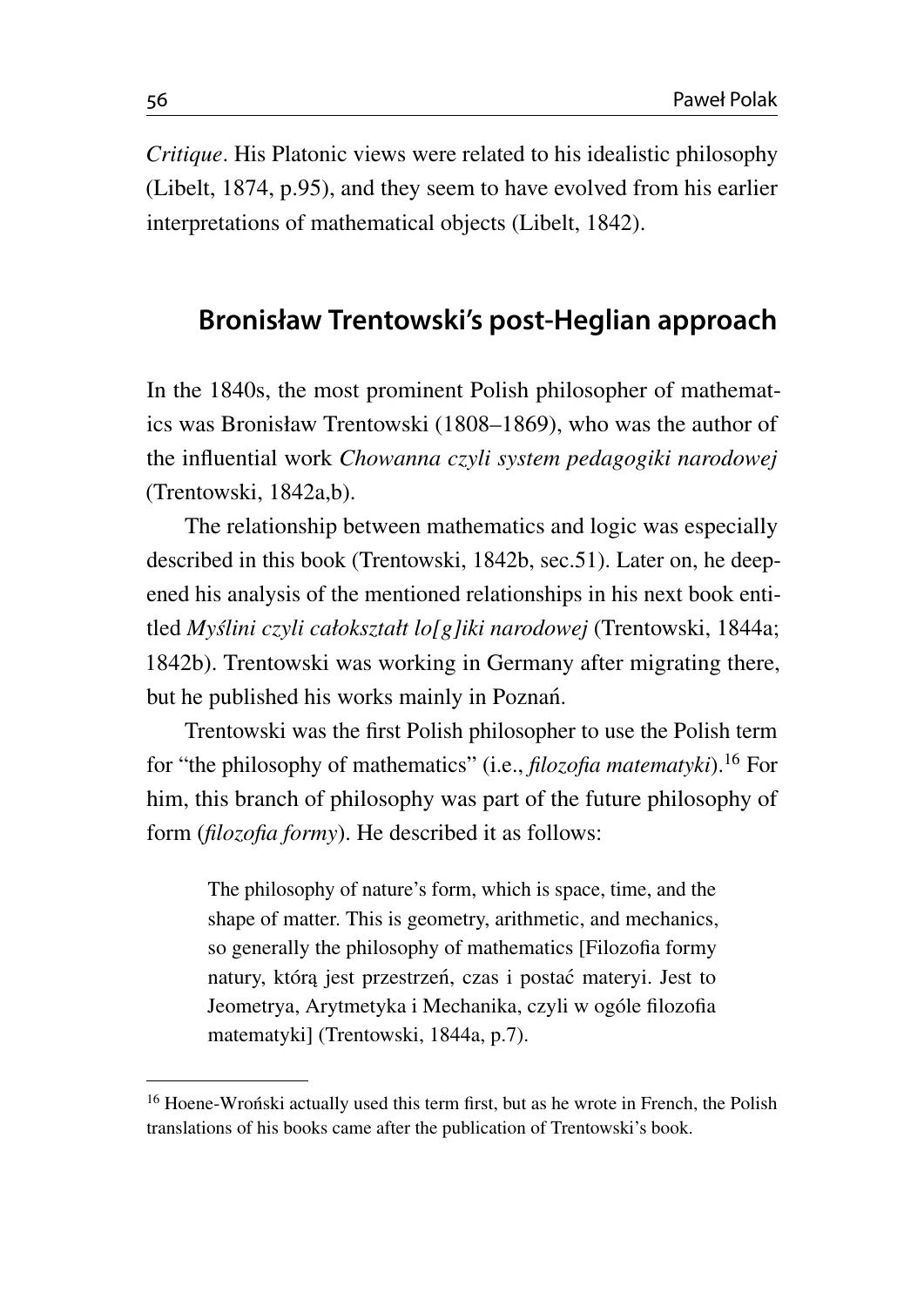The philosophy of form was conceived by Trentowski in opposition to the existing philosophy, which he denoted the "philosophy of contents" (*filozofia tresci ´* ). For Trentowski, this distinction facilitated an analysis of the formal relationship between mathematics and logic. According to him, any similarities between mathematics and logic could only be formal, because they are both "sciences of the form," but mathematics is based on forms of thinking rather than the abstraction of contents. Thus, he rejected any idea that logic could be reduced to mathematics and vice versa. In his view, mathematics and logic together constitute a "science of form."

Terntowki's other contributions to ideas in the philosophy of mathematics included a reflection on the fundamental problems of modern philosophy, such as the ontological status of mathematical objects, the description of mathematics from a metaphysical point of view as the "science of external existence" (Trentowski, [1842b,](#page-28-6) p.324), an attempt at explaining the psychological attitudes needed for mathematical thinking, and a discussion of mathematical problems that were previously analyzed by Hoene-Wronski (e.g., infinity). With the benefit of hindsight, many of Trentowski's concepts seem very speculative, controversial, and sometimes even bizarre.

Trentowski's concept of mathematics as being a branch of the "science of form" and the idea of a mathematics–logic relationship were critiqued by Józef Ignacy Kraszewski (1812–1887). For Kraszewski [\(1847,](#page-25-5) pp.28–29; [1862,](#page-25-6) pp.28–29), Trentowski's concept of constancy for mathematics and logic was improvable. Some of Kraszewski's objections were hardly irrelevant, because for Kraszewski, mathematics was an abstraction from space, time, and shape, with it capturing only the quantitative aspects of physical reality.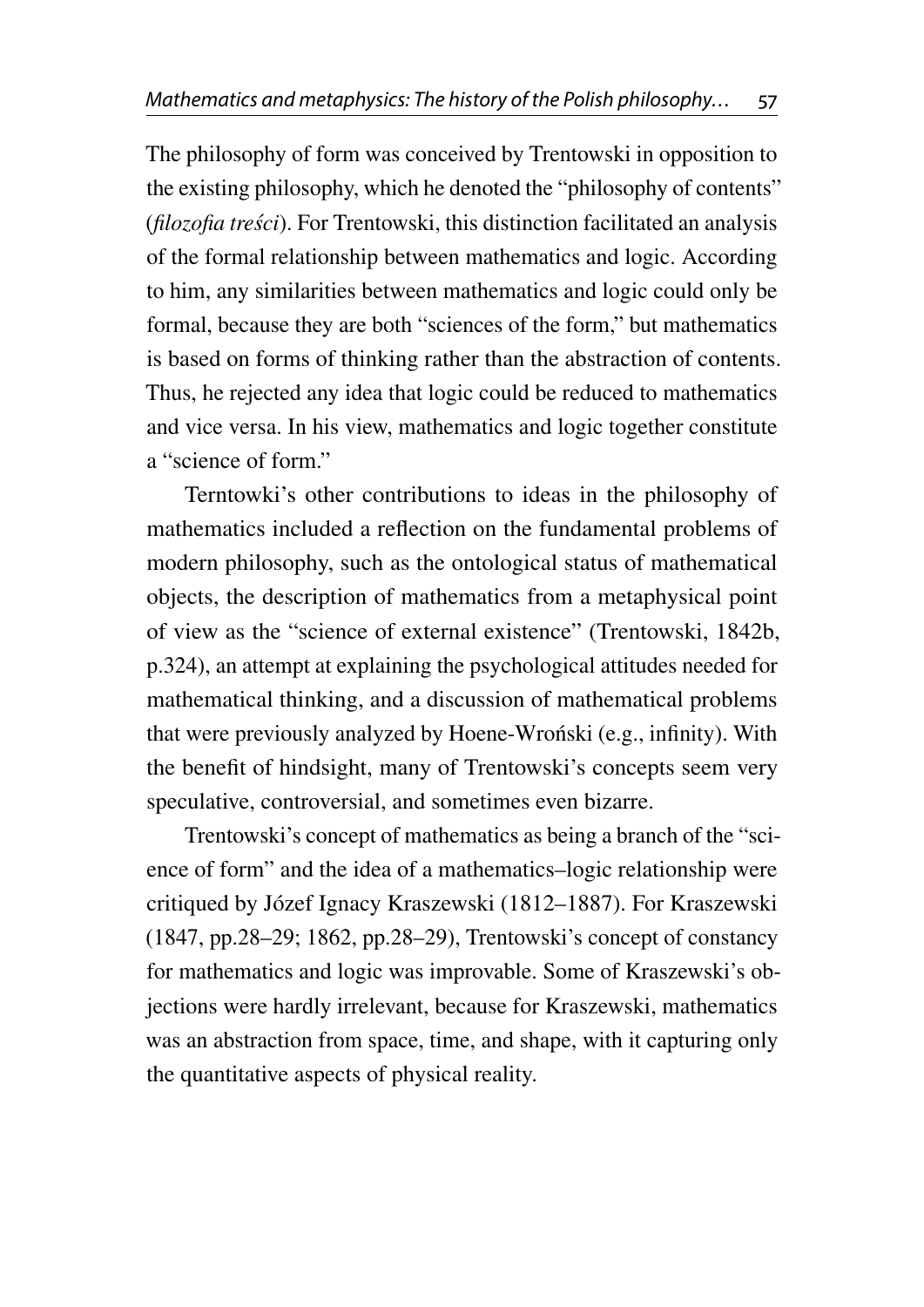### **Józef Kremer: Reflections on mathematics in a Heglian philosophy framework**

A special place in the history of 19<sup>th</sup>-century Polish philosophy is occupied by a philosopher from Krakow called Józef Kremer (1806–1875). Kremer was strongly influenced by Hegel, but he tried to build his own philosophy.[17](#page-13-0) In addition to Hegel's work, Kremer also studied the ideas of Trentowski and Libelt, and these influences can be specifically seen in the context of Kremer's pedagogic and aesthetics research (Trentowski, [1842a,](#page-28-5)[b;](#page-28-6) [1844a](#page-28-7)[,b;](#page-28-8) Libelt, [1845\)](#page-26-6).

Kremer was chosen as an example here because he is the only well-known member of the Krakow philosophical milieu that was connected with the *Towarzystwo Naukowe Krakowskie* (Krakow Scientific Society) in the  $19<sup>th</sup>$  century, so the philosophy of science in 19<sup>th</sup>-century Krakow certainly warrants further study.

Like Trentowski, Kremer was interested in the relationship between mathematics and logic, but his concept of logic differed some-what from that of his predecessors.<sup>[18](#page-13-1)</sup> He described logic as a "science, which has absolute thought and its development as a subject" (Kremer, [1849,](#page-25-7) p.112), such that it was a discipline closer to the former metaphysics and ontology (Kremer, [1849,](#page-25-7) p.114). In this view, mathematics became a part of logic and ontology, with it aiming to describe the quantitative aspect of being. For Kremer, mathematics was a part of general philosophy (Kremer, [1849,](#page-25-7) p.9), but he perceived mathematics as applied general (i.e., theoretical) thought:

<span id="page-13-0"></span><sup>&</sup>lt;sup>17</sup> The most accurate description of the relationship between Kremer's and Hegel's philosophies can be found in (Struve, [1881\)](#page-28-9).

<span id="page-13-1"></span><sup>18</sup> In his first philosophical publication (Kremer, [1835a,](#page-25-8)[b\)](#page-25-9), Kremer made some cursory philosophical remarks about mathematics. Kremer's mathematical models were strictly limited in how they could be used to describe reality. Kremer thought that each level of organization in reality needed another set of concepts to describe it.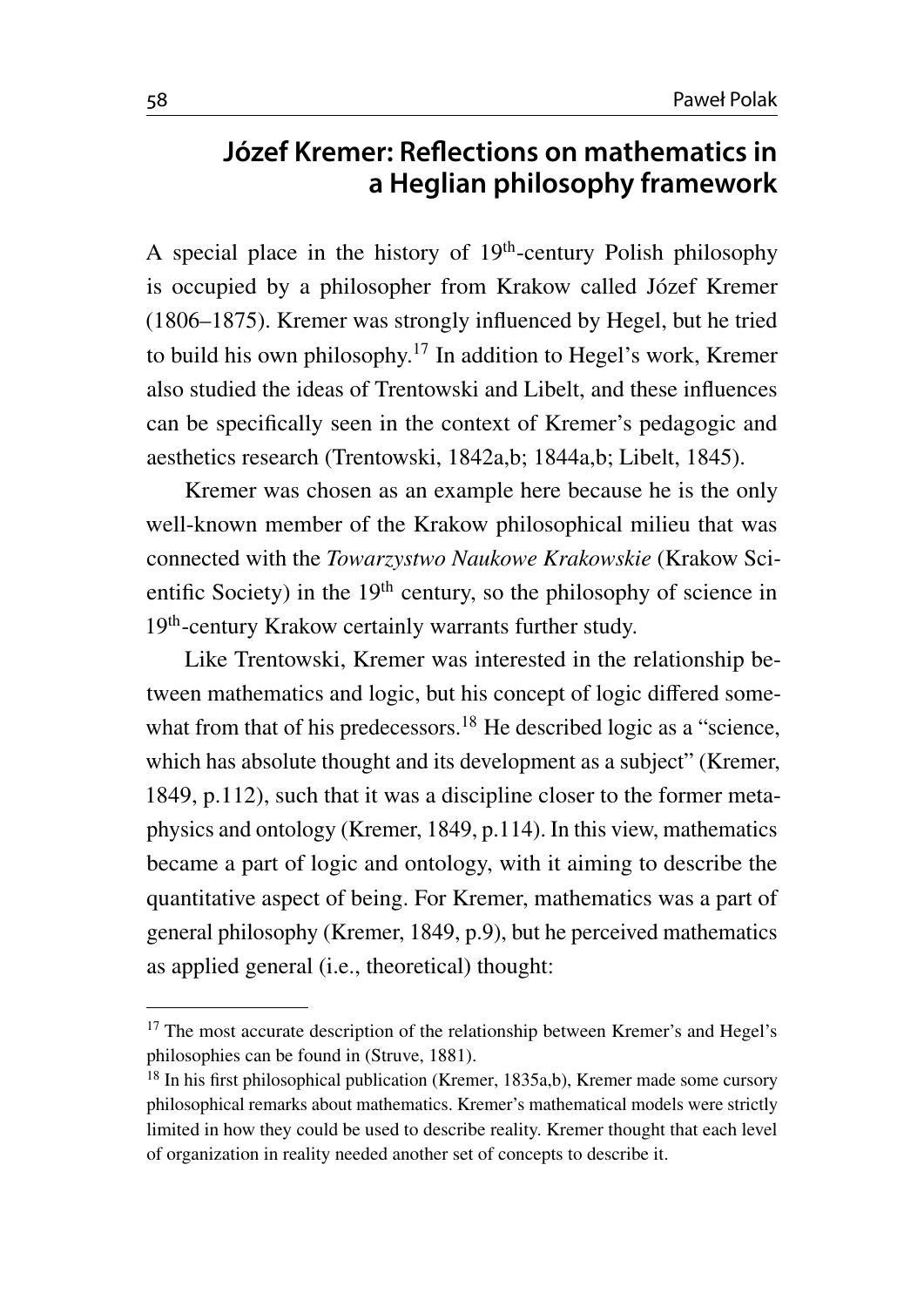Mathematics is not the science of pure thought but rather the application of it to quantity and space, and as such, it is limited by quantity and space. Mathematics does not include philosophy, but philosophy includes mathematics.<sup>[19](#page-14-0)</sup>

Kremer's studies were significant because they paved the way to think about logical and mathematical ontology, which is closer to the later, more modern, concepts of scientific philosophy.

### **Some remarks about the Polish philosophy of mathematics in the Romantic period**

The Romantic period, which was dominated by idealism, awoke interest in a philosophical reflection on mathematics. The philosophers of this era began to perceive the deductive nature of philosophy as a generalization of the deductive character of mathematics. The ideas of that period were strongly influenced by German philosophy, mainly Hegelian idealism, and any influence from other philosophical schools, such as the post-Kantian critical philosophy of the Friesian school (see e.g. Pulte,  $2013)^{20}$  $2013)^{20}$  $2013)^{20}$  $2013)^{20}$  is rather hard to locate.

<span id="page-14-0"></span> $19$ , Matematyka nie jest umiejętnością myśli czystej, ale raczej zastosowaniem jej do ilości i przestrzeni: dla tego ogranicza się ilością i przestrzenią; dla tego matematyka nie obejmuje w sobie filozofii, ale filozofia zawiera w sobie matematykę."

<span id="page-14-1"></span> $20$  Post-Kantian philosophy was generally known to Polish philosophers to some extent. The history of philosophy by W.B. Tennemann, translated into Polish by J.H.S Rzesiński and published in Krakow, testifies to this (Rzesiński, [1837,](#page-28-10) pp.184–189), as well as the encyclopedia entry [\("Fries \(Jakób Fryderyk\)",](#page-23-3) [1862\)](#page-23-3). We could even find a reference to the Friesian method in Michał Wiszniewski's book (Wiszniewski, [1834,](#page-29-4) pp.169–170), which was also published in Krakow, although it is interpreted as a pre-positivist approach. In this book, Wiszniewski analyzed the methodological role of mathematics in science and revealed the limits of Bacon's concept of the inductive method (Wiszniewski, [1834,](#page-29-4) pp.131–139). Wiszniewski was a graduate of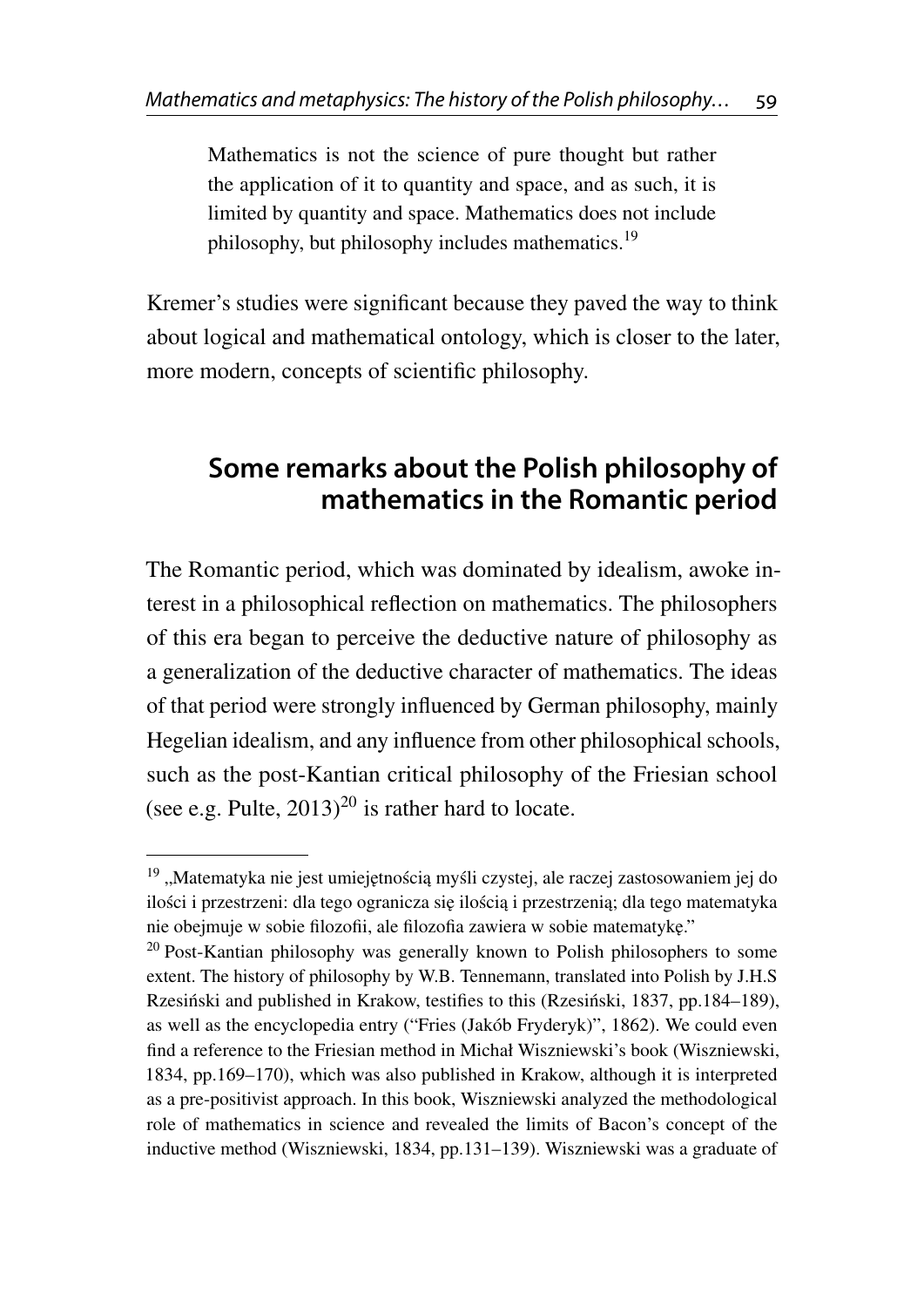One can find original ideas and even original concepts in the works of Polish philosophers (see the philosophy of Hoene-Wronski), but in general, reflections on mathematics had little to do with the practice of mathematics itself.

We could conclude that until the 1870s, the most important problems of the philosophy of mathematics for Polish Romantic philosophers, Wroński excepted, were the relationship between mathematics and logic and the ontology of mathematical objects. For most of these philosophers, mathematical objects existed as Platonic forms in an absolute mind. Unfortunately, most of those philosophers generally held a very narrow concept of mathematics as a formal science for quantitative aspects of reality. Because of this limited perspective, their reflection was unfruitful and uninfluential, and it is of merely historical significance now. Regardless of the rather limited import of these philosophers on the future development of philosophical ideas, their studies undoubtedly led to the philosophy of mathematics being later recognized as something important.

It is not easy to provide an objective evaluation of the contribution that this period made to philosophical thought. On the one hand, its studies demonstrated the importance of philosophical reflections on mathematics, but on the other hand, the use of too many oversimplifications hampered any development of new perspectives. Despite the lack of any lasting influence, this period of development for the Polish philosophy of mathematics introduced the metaphysical (ontological) interpretation of mathematics, which may well be its only lasting contribution.

the Krzemieniec High School, which had a strong tradition of Śniadecki's philosophy. The philosophers associated with the Krzemieniec High School attempted to develop a philosophy of mathematics in the spirit of the Enlightenment (see Jarkowski above).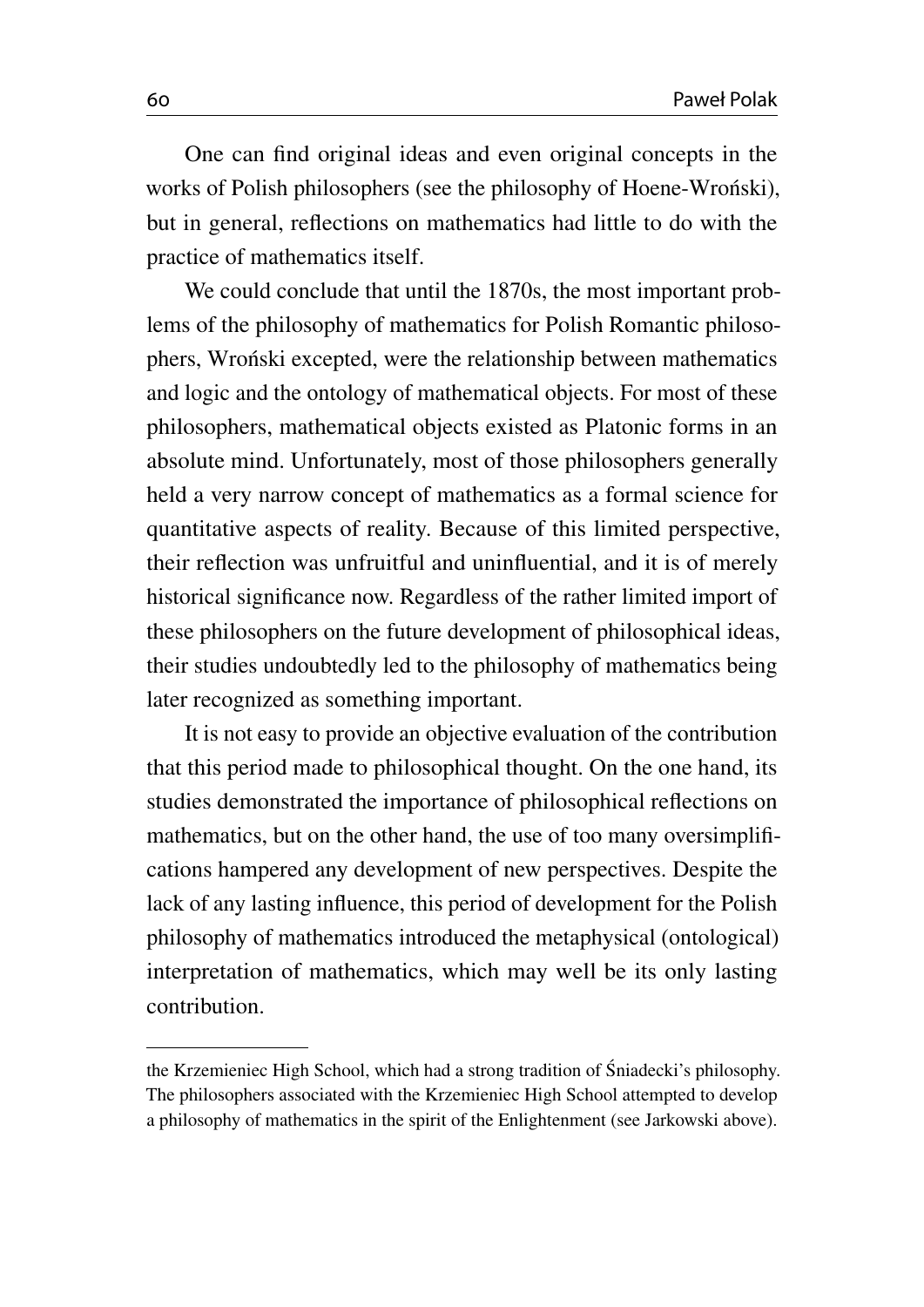Among the Romantic philosophers who studied the philosophy of mathematics were some lesser-known thinkers, but their contributions were regarded as being controversial and never gained wider recognition. For example, Józef Żochowski (1801–1851) mentioned the philosophy of mathematics as a part of the philosophy of science in his book *Filozofia serca, czyli mądrość praktyczna* (Żochowski, [1845,](#page-29-5) pp.1, 202–203). However, his bizarre views on the relationship between mathematics and astronomy and his views on the nature of mathematics were curiosities rather than serious philosophical reflections, something that unfortunately fits well with the still-common stereotypes of romantic philosophy.

### **The philosophy of mathematics and modern Catholic philosophy: The case of Stefan Pawlicki and Marian Morawski**

The Romantic era created a stable tradition of taking a metaphysical approach to the philosophy of mathematics, although the level of these reflections and the degree of understanding for contemporary mathematics were very limited. This metaphysical tradition continued in a specific, modernized Catholic philosophy, namely Neo-Scholasticism, which developed in the latter decades of the  $19<sup>th</sup>$  century. Given the differences between the Romantic philosophies and Neo-Scholasticism, it is important to note that these philosophical schools shared the common conviction that metaphysics must be defended from positivist anti-metaphysical attitudes.

The importance of Neo-Scholasticism grew rapidly from the 1870s, especially after the publication of the encyclical *Aeterni Patris* (Leo XIII, [1879\)](#page-25-10). Catholic philosophy at that time was typically lim-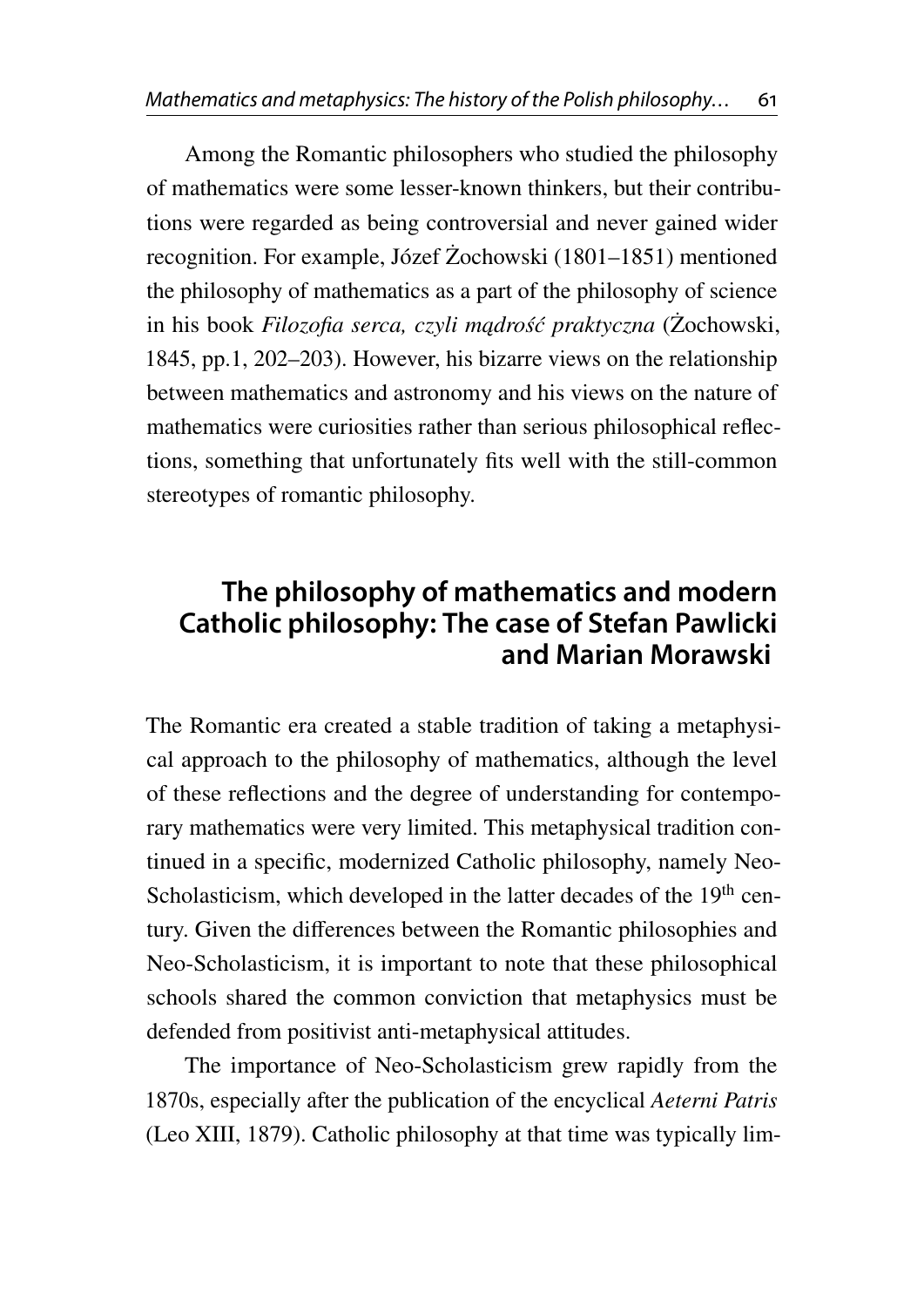ited to modernized versions of medieval scholastic philosophies, and philosophers focused on scientific problems due to a need to respond to the challenges posed by the positivist philosophical worldview. For the same reason, they ardently defended metaphysics and metaphysical thinking, and mathematics generally played a minor role in scholastic philosophy due to Aristotle's methodological concept of *metabasis*. In fact, the formal independence of the scholastic method of mathematics was the main obstacle in opening up a dialogue with science, where explanations were essentially mathematical, even if the mathematical models were not explicitly formulated. In this context, it is worth exploring the possible influences that the Polish metaphysical tradition of mathematics had on Christian philosophy.

In Polish Catholic philosophy at the end of the  $19<sup>th</sup>$  century, two interesting reference cases for the philosophy of mathematics can be found in the works of two Krakow scholars, namely Marian Morawski (1845–1901) and Stefan Pawlicki (1839–1916). The discussions between these two philosophers, who represented two different schools of thought, gave shape to a specific, localized (i.e., Krakow-centric) variety of Christian philosophy. Through the example of these two thinkers, we will show how the tradition of metaphysically reflecting on mathematics was adapted to the different approaches to create the modern Catholic philosophy.

#### Marian Morawski: An apologetic use of the philosophy of mathematics

Marian Morawski, a Jesuit, represented the typical approach to modern Christian philosophy, which is regarded as a revival of scholasticism. Although a traditionalist, he practiced philosophy in an original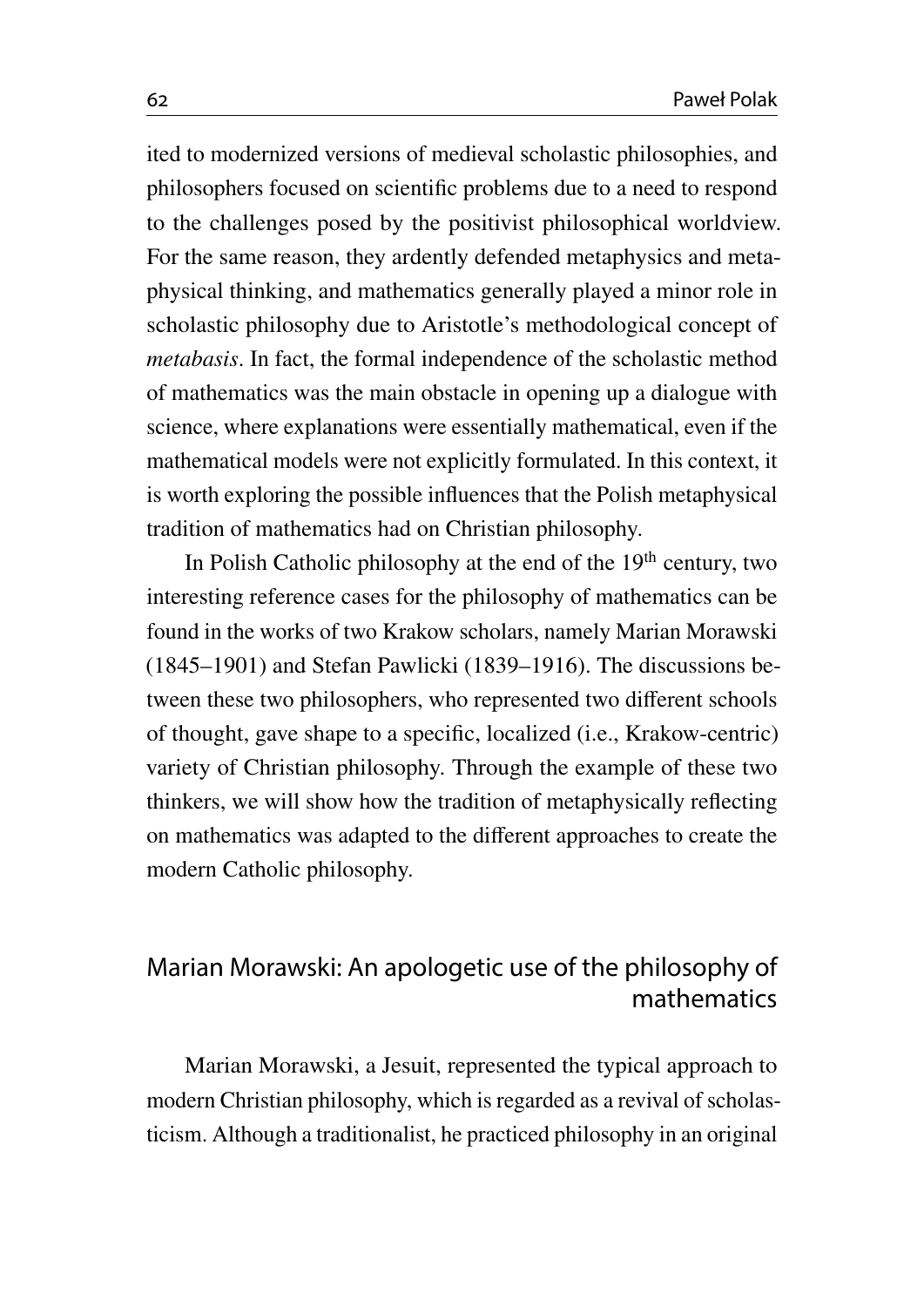way that had wide social impact. (His books were reprinted many times until the outbreak of World War II as an important aid to modern apologetics.). Morawski is regarded today as one of the most important figures in the early development of Polish Neo-Scholasticism.

In his most important monograph, *Filozofia i jej zadanie* [Philosophy and Its Task], Morawski [\(1877\)](#page-26-7) discussed the traditional concepts for the philosophy of mathematics, although this was unfortunately influenced by his apologetic perspective. Morawski treated mathematics as a science of "quantity and space," while philosophy provided its fundamental concepts and axioms (Morawski, [1877,](#page-26-7) pp.22, 27, 273). Morawski thus interpreted the meanings of the axioms of mathematics realistically. This was typical for the Neo-Scholastic approach, but it also fitted well with the existing metaphysical tradition for mathematics. Morawski believed that the axioms of mathematics capture *a priori* the truth about the nature of formal entities (Morawski, [1877,](#page-26-7) p.263 (footnote 1)). Consequently, Morawski claimed that the axioms of Euclidean geometry are indisputable, because they express the truth about reality (Morawski, 1877, p.134). This was clearly an anachronistic position, since the Krakow Jesuit was evidently unaware of the existence of non-Euclidean geometries and their philosophical implications. What is worse, however, is that in subsequent editions of the book, this clear anachronism was not corrected (see for example the third edition Morawski, [1899,](#page-26-8) p.163).

Morawski's interest in the philosophy of mathematics was clearly related to his critique of August Comte's positivism (Morawski, [1877,](#page-26-7) pp.174–175). Morawski correctly criticized Comte's approach to mathematics by pointing out the purely deductive nature of the discipline, but this was for apologetic aims, so it could not effectively contribute to developing the philosophy of mathematics.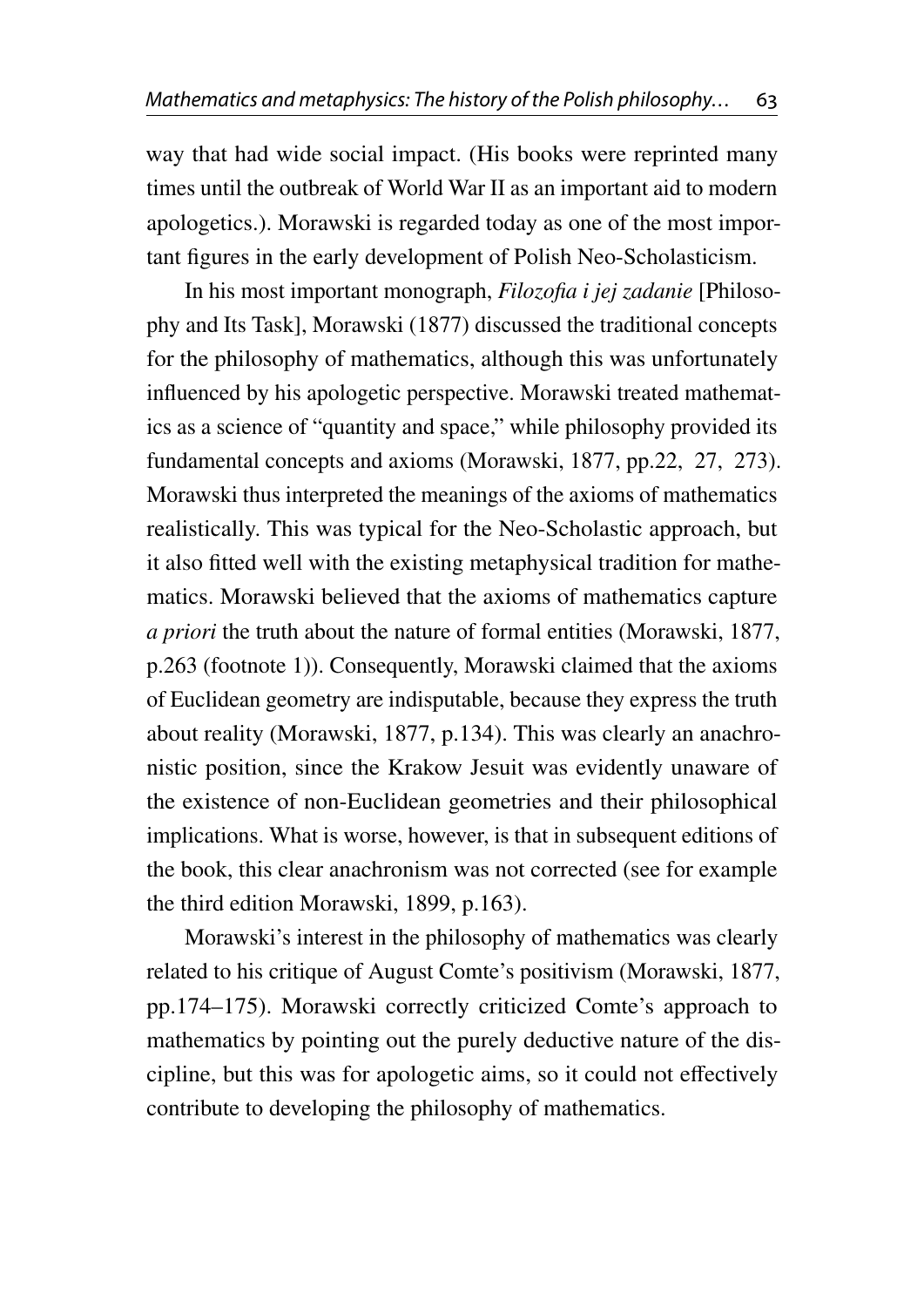The apologetic use of some problems from the philosophy of mathematics can also be found in another widely propagated book of Morawski entitled *Celowos´c w naturze: studyum przyrodniczo- ´ filozoficzne* [Purposiveness in nature: A scientific and philosophical study] (Morawski, [1887\)](#page-26-9). In the first edition of this book, Morawski suggested that in their existence, natural entities are solving problems of a mathematical nature (Morawski, [1887,](#page-26-9) p.54). It is an interesting idea about the mathematical nature of reality, but it was only mentioned by Morawski incidentally.

He also explained the uniqueness of the concept of God by comparing it to a mathematical concept, although God has a genuine (i.e., non-abstract) existence. Since the second edition of this work, the specificity of mathematical concepts was stated directly: "Only in the purely abstract sphere, as in mathematics, do concepts completely determine the essence of things—otherwise they are indefinite and useless, while our concepts of concrete things are alwaysincomplete and to a certain extent indefinite" (Morawski, [1891,](#page-26-10) pp.[21](#page-19-0)3–214).<sup>21</sup> It is not surprising that in this quoted fragment, Morawski recalled the classical concept of essence, demonstrating that the metaphysical tradition of the philosophy of mathematics was being directly adopted by the rising Neo-Scholasticism.

Morawski's approach became rather typical of later iterations of Neo-Scholasticism, so for more original ideas that developed within Catholic philosophy, we should look elsewhere.

<span id="page-19-0"></span><sup>&</sup>lt;sup>21</sup> "Jedynie w sferze czysto abstrakcyjnej, jak w matematyce, pojęcia zupełnie określają istotę rzeczy — inaczej są nieoznaczonemi i nieużytecznemi, pojęcia zaś nasze o rzeczach konkretnych są zawsze niezupełne i w pewnej mierze nieokreślone [...]."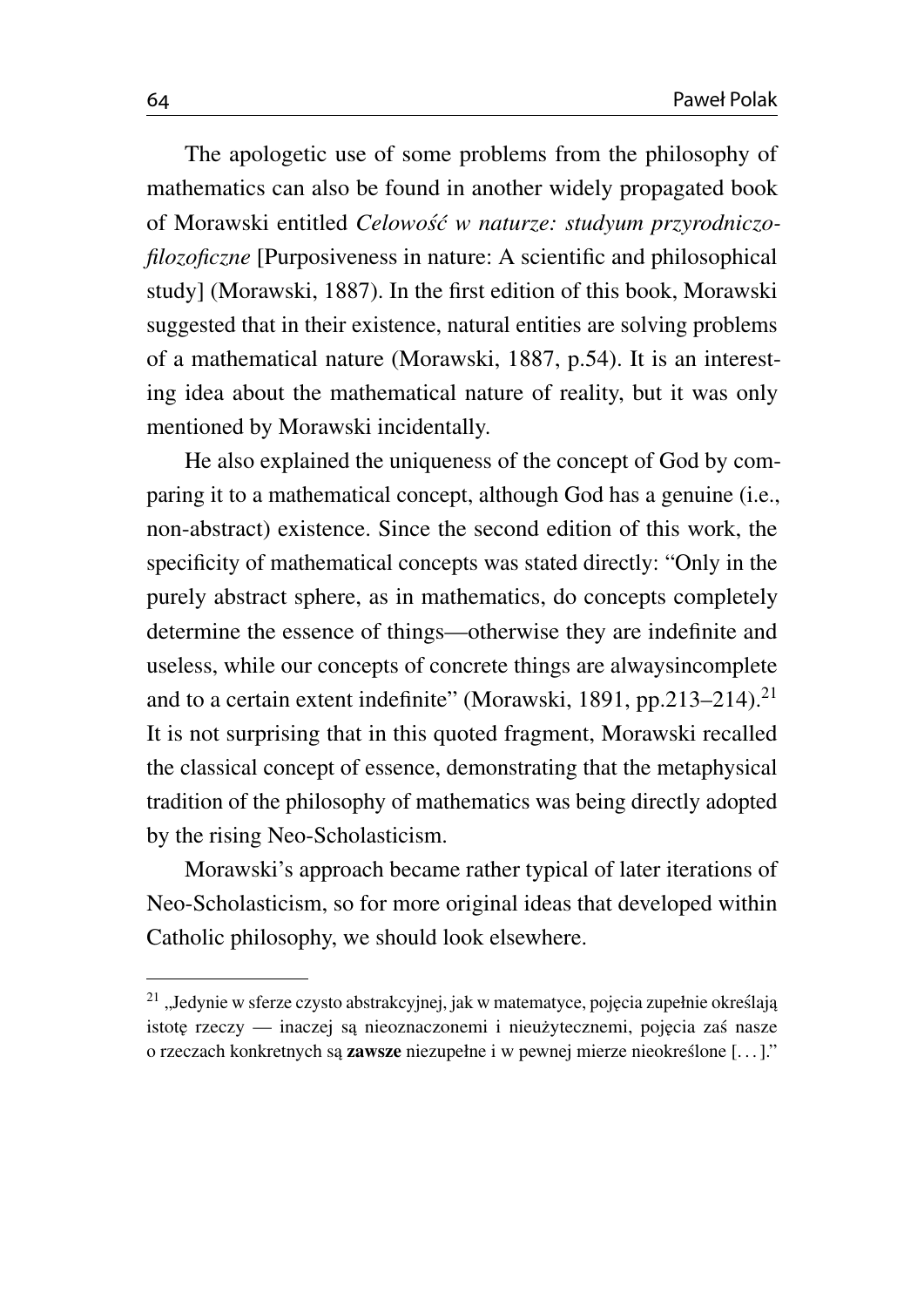#### Stefan Pawlicki's original contributions

An original contribution to the philosophical reflection on mathematics, in the context of modern Catholic philosophy, was offered by another priest, namely Stefan Pawlicki, who played a very important role in reviving Polish Christian philosophy. He was not a follower of Neo-Scholasticism, and his original philosophy can be partially explained by his unique background.

Stefan Pawlicki was an assistant professor at the Warsaw Main School during its short existence from 1862 to 1869, and there he taught philosophy with Henryk Struve. Their philosophy, while linked closely with science, was "positivistic in spirit" (Jadacki, [1997,](#page-24-6) p.147) while still retaining their own original, critical, point of view. In 1868, Pawlicki went to Rome and became a priest before turning to Christian philosophy. He became the first chair of Christian Philosophy at the Faculty of Theology of Jagiellonian University in Krakow (1882). He later moved to the Faculty of Philosophy at the same university (1894). His nomination was connected with the movement to restore Christian philosophy that was announced by the Encyclical *Aeterni Patris* of Pope Leo XIII [\(1879\)](#page-25-10). Pawlicki was directly nominated by the Pope for his position. (For more on this topic, see the works of Głombik [\(1973\)](#page-23-4) and Kępa [\(2000\)](#page-24-7)). This gave Pawlicki the freedom to pursue his philosophical search and allowed him to formulate an exceptionally original conception, at least for the time, of Christian philosophy.

Pawlicki was a famous historian of philosophy, but he also created a new Christian philosophy that differed from the typical Neo-Scholastic one. This philosophy was based on both science and personal experience (i.e., self-knowledge). Through its ideas, Pawlicki influenced the development of the philosophy of science in Krakow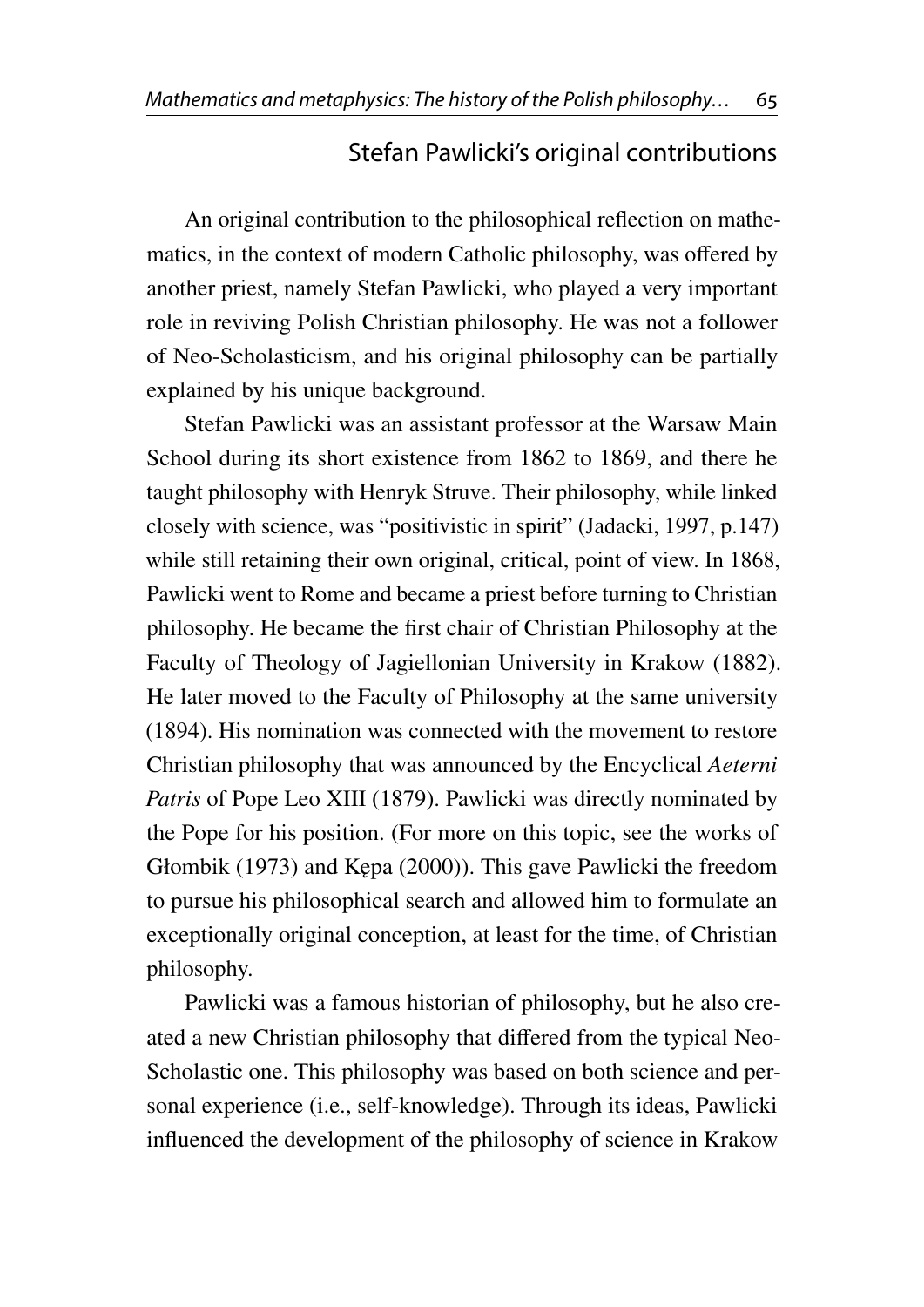(Polak, [2017\)](#page-27-6). We can find interesting remarks about the philosophy of mathematics in his main book *Kilka uwag o podstawie i granicach filozofii* [Some Remarks on the Foundations and Limits of Philosophy] (Pawlicki, [1878\)](#page-27-7).

In Pawlicki's view, the entirety of science is tied up with philosophy, with the borders between science and philosophy being fuzzy, permeable, and historically changeable. Mathematics was the first science that evolved from philosophy, so these domains of knowledge must be genetically close. For Pawlicki, every science needed philosophy to provide proof for its fundamentals, based on Aquinas' sentence: "*nulla scientia probat principia sua, sed probat alia ex eis* (*Summa theol*. p. 1 q. t a. 8)" (Pawlicki, [1878,](#page-27-7) p.7).

Pawlicki strongly critiqued the 19<sup>th</sup>-century idealism. However, from the Polish idealists, he and Struve accepted the idea of mathematics "borrowing" some concepts from philosophy. This led him to stress the importance of philosophy to mathematics in justifying its foundations, something that could only be done by metaphysical philosophy (Pawlicki, [1903,](#page-27-8) p.459 (footnote 2)).

In the footnotes and comments to his *History of Greek Philosophy*, Pawlicki also made some interesting remarks about mathematics. In his critique of Plato, he was inspired by Struve's concept of metamathematics. He also quoted Dickstein's concept of mathematics and reality relationships. He also acknowledged the traditional concept of mathematics as a formal science. He used all these concepts to critique Plato's concept of real existence for mathematical objects like triangles (Pawlicki, [1903,](#page-27-8) pp.469–470). He further posited that the relationship between mathematics and reality had been accurately described by Dickstein.

Pawlicki's view on the philosophy of mathematics was not original, but he successfully used Struve's and Dickstein's concepts in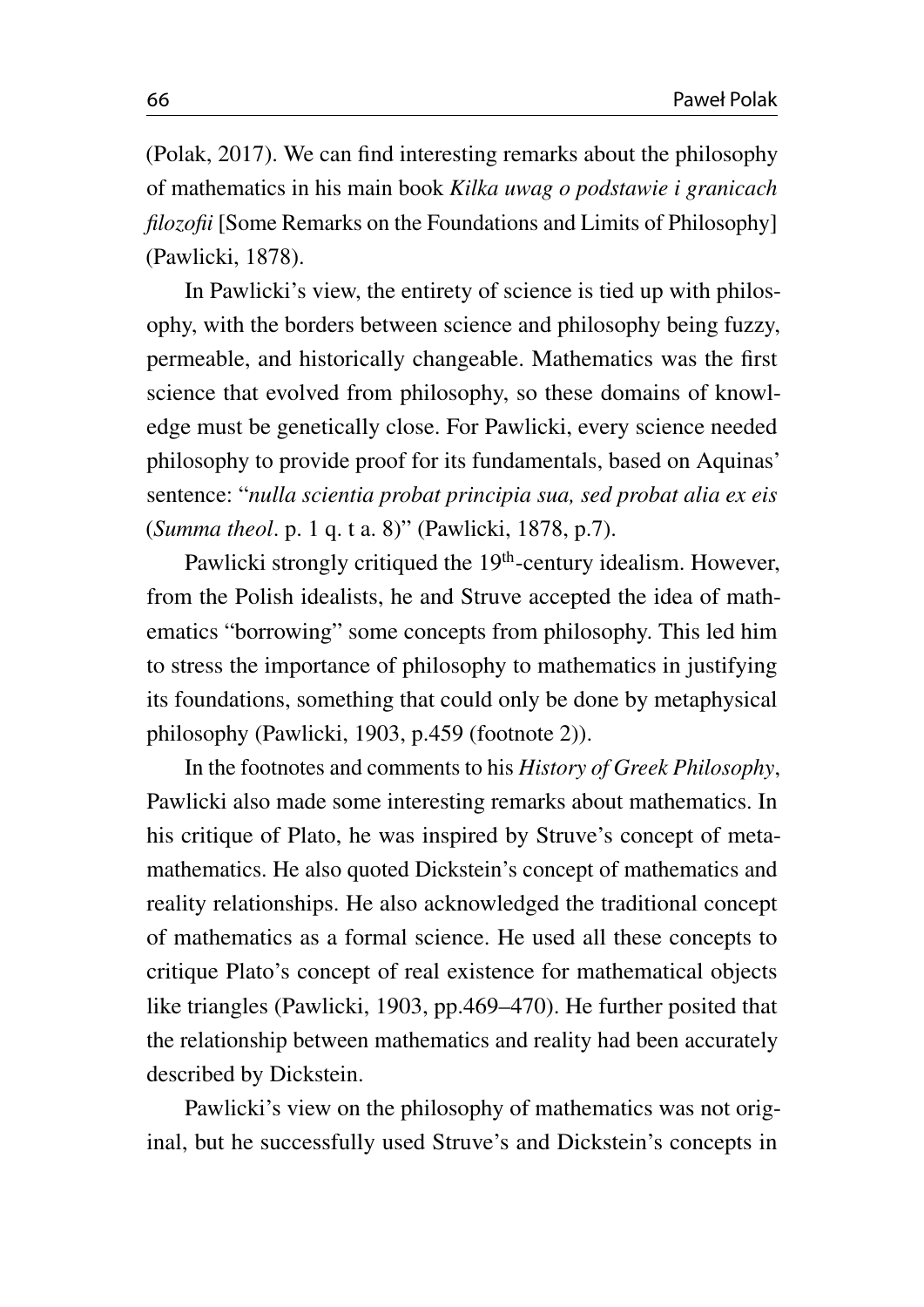his critical evaluation of ancient philosophy. This demonstrates the openness and novelty of Pawlicki's philosophy, a feature that is striking when compared with the works of other Christian philosophers, including beyond Polish Neo-Scholasticism.

In summary, the use of the contemporary philosophy of mathematics was an important innovation in the history of philosophy at the turn of  $19<sup>th</sup>$  and  $20<sup>th</sup>$  centuries.<sup>[22](#page-22-0)</sup> Indeed, it represented the most important and original contribution to the development of the Polish tradition of reflection on mathematics that had been made by Christian philosophy in the 19<sup>th</sup> century.

# **Conclusions: Metaphysics for mathematics as a distinctive feature of the 19 th -century Polish philosophy of mathematics**

The purpose of this study was to further our academic understanding of the history of the Polish philosophy of mathematics. We have reviewed the relatively short history of the Enlightenment's reflection on mathematics that was connected with the figure of Jan Sniadecki, ´ something that developed mainly in Wilno and Krzemieniec. We have shown that the mainstream philosophical thought, which was later called the metaphysical tradition, was formed from metaphysical considerations about mathematics that connected with a clearly defined concept of mathematics as a science for the quantitative aspects of reality. This tradition, which began with Hoene-Wronski's absolute philosophy, continued developing until the 1870s.

<span id="page-22-0"></span><sup>&</sup>lt;sup>22</sup> For more information on Pawlicki's methodology for historiography and philosophy, see Mróz [\(2008\)](#page-26-11).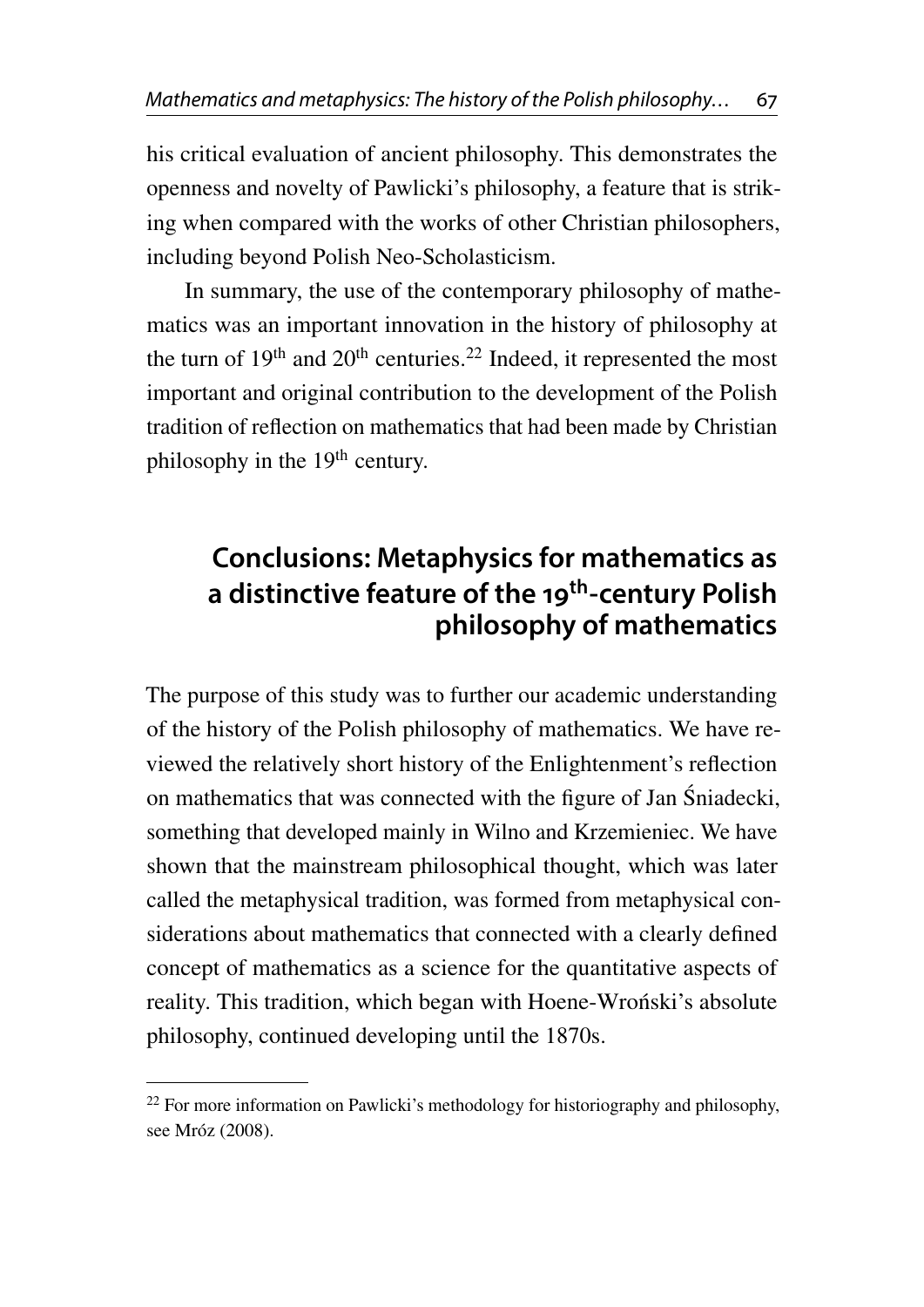We observed that in this tradition, which was originally introduced by Hoene-Wroński and inspired by the Kantian philosophy of mathematics, there was an almost constant collection of concepts and problems. Surprisingly, the Polish Romantic philosophy inspired by Hegel, which is generally badly regarded in the philosophy of science, turned out to be fruitful for the development of the Polish philosophy of mathematics. The crucial contribution that was made here was the new concept of logic that Hegel introduced, because this inspired a re-examination of the relationships between mathematics and logic.

Further research could explore how this stable tradition evolved into the modern Polish philosophy of mathematics of the  $20<sup>th</sup>$  century. In other words, it is worth analyzing the process by which the metaphysical approach came to be rejected in the philosophy of mathematics in Poland.

#### **Bibliography**

- <span id="page-23-2"></span>Bieliński, J., 1890. Stan nauk matematyczno-fizycznych za czasów wszechnicy *wile´nskiej*. Warszawa: Druk. J. Sikorski.
- <span id="page-23-3"></span>Fries (Jakób Fryderyk), 1862. *Encyklopedyja powszechna. Tom 9: Flem.-Glin*. Warszawa: Nakład, druk i własność S. Orgelbranda, p.327.
- <span id="page-23-4"></span>Głombik, C., 1973. *Człowiek i historia; studium koncepcji filozoficznej Stefana Pawlickiego.* Warszawa: Panstwowe Wydawnictwo Naukowe. ´
- <span id="page-23-0"></span>Heller, M., 2019. How is philosophy in science possible? *Philosophical Problems in Science (Zagadnienia Filozoficzne w Nauce)* [Online], (66), pp.231–249. Available at: <https://[zfn.edu.pl](https://zfn.edu.pl/index.php/zfn/article/view/482)/index.php/zfn/article/ [view](https://zfn.edu.pl/index.php/zfn/article/view/482)/482> [visited on 6 October 2021].
- <span id="page-23-1"></span>Heller, M. and Maczka, J., 2007. Krakowska filozofia przyrody w okresie międzywojennym. Krakowska filozofia przyrody w okresie międzywojen*nym*. Vol. 1. Kraków; Tarnów: OBI-Biblos, pp.5–40.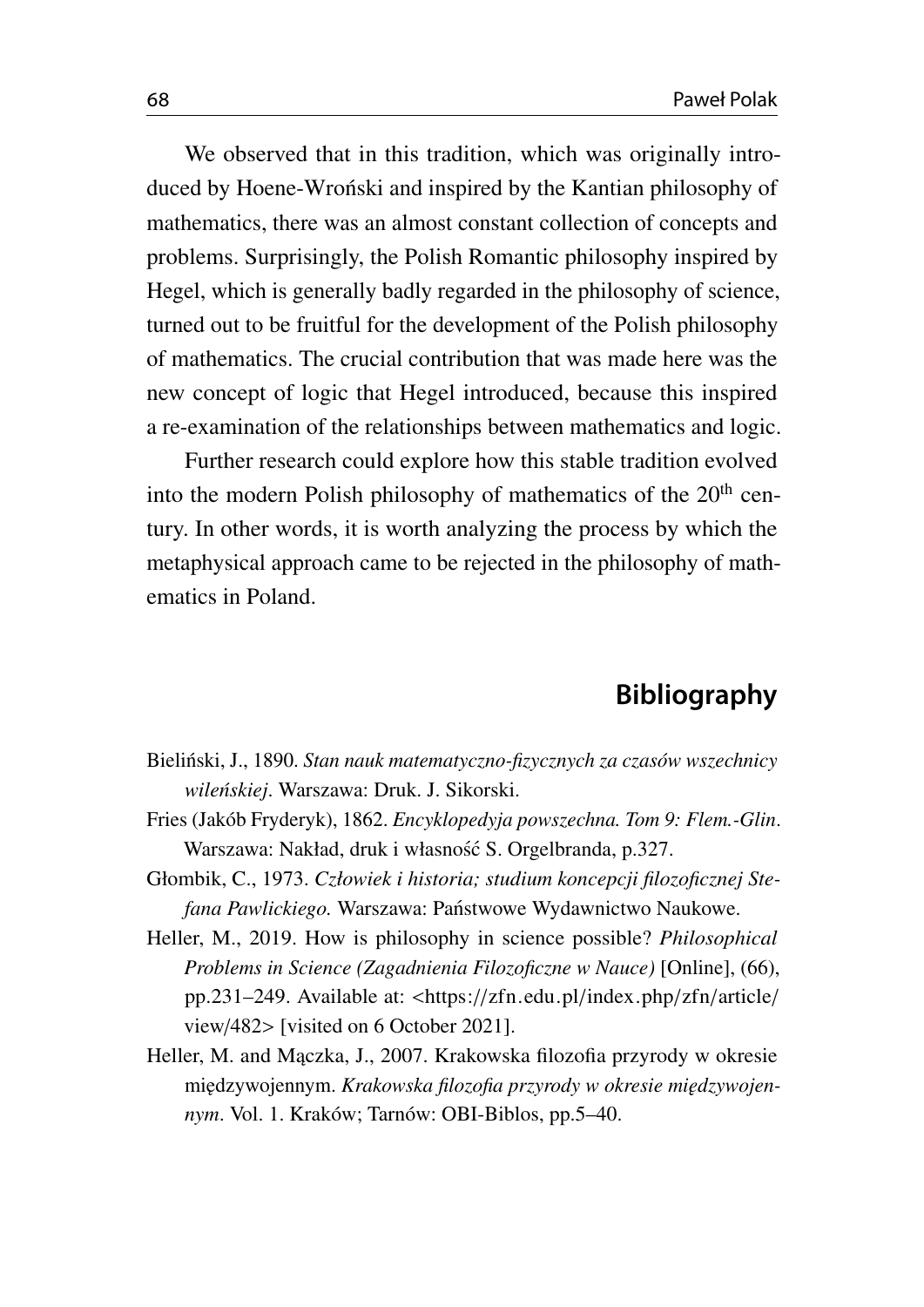- <span id="page-24-2"></span>Hoene-Wroński, J.M., 1811. *Introduction à la philosophie des mathématiques*, *et technie de l'algorithmie* [Online]. Paris: Chez Courcier, ImprimeurLibraire pour les Mathématiques. Available at: <https//[catalog.hathitrust.](https//catalog.hathitrust.org/Record/000165368) org/Record/[000165368](https//catalog.hathitrust.org/Record/000165368)> [visited on 25 July 2017].
- <span id="page-24-5"></span>Hoene-Wroński, J.M., 1814. Philosophie de l'infini, contenant des contr*eréflexions sur la métaphisique du calcul infinitésimal. Par Hoëné Wronski* [Online]. Paris: de l'imprimerie de P. Didot l'ainé. Available at: <http://archive.org/details/[bub\\_gb\\_KLuy\\_Fz7waMC](http://archive.org/details/bub_gb_KLuy_Fz7waMC)> [visited on 25 July 2017].
- <span id="page-24-3"></span>Hoene-Wroński, J.M., 1820. Address of M. Hoene Wronski to the British *Board of Longitude upon the actual state of the mathematics, their reform and upon the new celestial mechanics, giving the definitive solution of the problem of longitude, tr. by W. Gardiner*.
- <span id="page-24-6"></span>Jadacki, J.J., 1997. Warsaw: The Rise and Decline of Modern Scientific Philosophy in the Capital City of Poland. In: R. Poli, ed. *In itinere: European cities and the birth of modern scientific philosophy, Poznań studies in the philosophy of the sciences and the humanities* 54. Amsterdam; Atlanta, GA: Rodopi, pp.145–160.
- <span id="page-24-0"></span>Jarkowski, W., 1805. *Mowa Woyciecha Jarkowskiego do uczniów przy rozpocz˛eciu kursu w dniu 2. miesi ˛aca pa´zdziernika 1805 roku w Krzemieńcu miana* [Online]. Poczajów. Available at: <https://[polona.pl](https://polona.pl/item/mowa-woyciecha-jarkowskiego-do-uczniow-przy-rozpoczeciu-kursu-w-dniu-2-miesiaca,OTI5MDQwMDE/)/ item/[mowa-woyciecha-jarkowskiego-do-uczniow-przy-rozpoczeciu](https://polona.pl/item/mowa-woyciecha-jarkowskiego-do-uczniow-przy-rozpoczeciu-kursu-w-dniu-2-miesiaca,OTI5MDQwMDE/)[kursu-w-dniu-2-miesiaca,OTI5MDQwMDE](https://polona.pl/item/mowa-woyciecha-jarkowskiego-do-uczniow-przy-rozpoczeciu-kursu-w-dniu-2-miesiaca,OTI5MDQwMDE/)/> [visited on 4 November 2021].
- <span id="page-24-4"></span>Jaroński, F., 1812. O filozofii. Kraków: Drukarnia Akademicka.
- <span id="page-24-1"></span>Jaworski, W., 1997. *Z dziejów filozofii w Polsce 1804-1817: M. W. Voigt, F. Jaro´nski, J. Sołtykowicz, F. Wigura*, *Biblioteka "Ko´nca Wieku"*. Kraków: "Abrys".
- <span id="page-24-7"></span>K˛epa, Z., 2000. Ks. Stefana Pawlickiego studium przyrody. *Studia Warmińskie* [Online], 37, pp.425–460. Available at: <www. [studiawarminskie.uwm.edu.pl](www.studiawarminskie.uwm.edu.pl/assets/Artykuly/sw37425-460.pdf)/assets/Artykuly/sw37425-460.pdf>.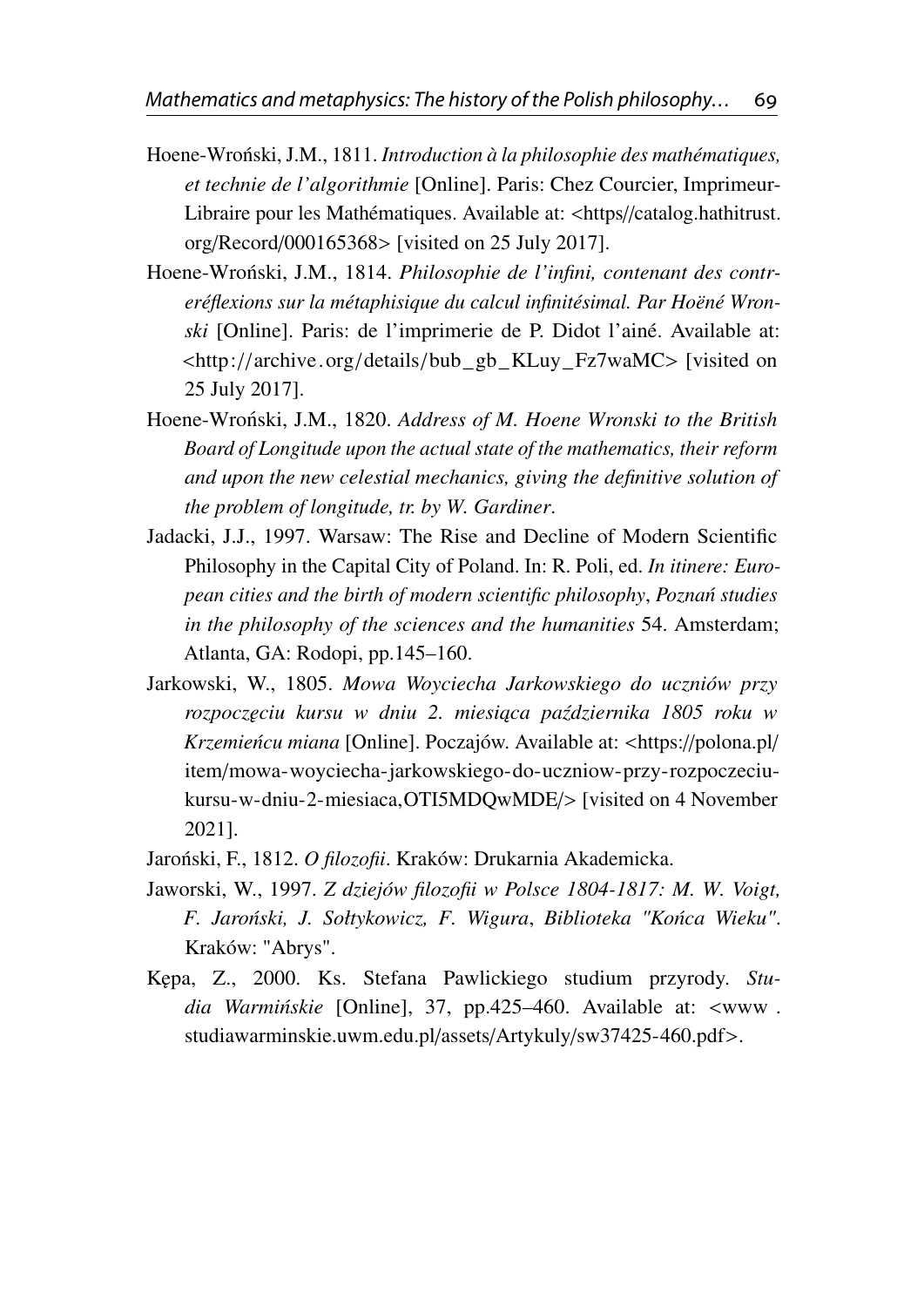- <span id="page-25-0"></span>Kochański, A.A., 2005. *Korespondencja Adama Adamandego Kochańskiego SJ (1657–1699)*. Ed. by B. Lisiak and L. Grzebień, Źródła do Dziejów *Kultury. Kroniki i Listy* nr 1. Kraków: Wy˙zsza Szkoła Filozoficzno-Pedagogiczna "Ignatianum" : Wydawnictwo WAM.
- <span id="page-25-1"></span>Kochański, A.A. and Leibniz, G.W., 2019. Korespondencja Adama Adaman*dego Kocha´nskiego i Gottrieda Wilhelma Leibniza z lat 1670–1698* (D. Sienko, Trans.). Warszawa: Muzeum Pałacu Króla Jana III w ´ Wilanowie.
- <span id="page-25-5"></span>Kraszewski, J.I., 1847. *System trentowskiego, treścią i rozbiorem analytyki loicznej*. Lipsk: Ksi˛egarnia Zagraniczna (F.A. Brockhaus).
- <span id="page-25-6"></span>Kraszewski, J.I., 1862. *System Trentowskiego tresci ˛a i rozbiorem analityki ´ logicznej okazany. Wydanie nowe*. Bruksela: Z. Gerstmann.
- <span id="page-25-8"></span>Kremer, J., 1835a. Rys filozoficzny umiejętności. Część I: Zasada logiki. *Kwartalnik Naukowy Wydawany w Poł ˛aczeniu Prac Miłosników Umiej˛et- ´ nosci ´* , 1(1), pp.44–63.
- <span id="page-25-9"></span>Kremer, J., 1835b. Rys filozoficzny umiejętności. Część II: Zasada filozofii natury. *Kwartalnik Naukowy Wydawany w Połączeniu Prac Miłośników Umiej˛etnosci ´* , 1(2), pp.205–254.
- <span id="page-25-7"></span>Kremer, J., 1849. *Wykład systematyczny filozofii obejmujący wszystkie jéj cz˛esci w zarysie: Tom 1. Fenomenologia. Logika ´* . Kraków: Nakładem Autora w Drukarni Uniwersytetu Jagiellońskiego.
- <span id="page-25-2"></span>Krusinski, J., 1806. O sposobach pożytecznego uczenia się nauk matematycznych. *Dziennik Wileński*, 4(11), pp.44–85.
- <span id="page-25-10"></span>Leo XIII, 1879. *Aeterni Patris: Encyclical of Pope Leo XIII on the Restoration of Christian Philosophy* [Online]. Available at: <http://[w2.vatican.va](http://w2.vatican.va/content/leo-xiii/en/encyclicals/documents/hf_l-xiii_enc_04081879_aeterni-patris.html)/ content/leo-xiii/en/encyclicals/documents/[hf\\_l-xiii\\_enc\\_04081879\\_](http://w2.vatican.va/content/leo-xiii/en/encyclicals/documents/hf_l-xiii_enc_04081879_aeterni-patris.html) [aeterni-patris.html](http://w2.vatican.va/content/leo-xiii/en/encyclicals/documents/hf_l-xiii_enc_04081879_aeterni-patris.html)> [visited on 16 April 2019].
- <span id="page-25-3"></span>Libelt, K., 1838. Filologia, filozofia i matematyka, uważane jako zasadnicze umiejętności naukowego wychowania. Tygodnik Literacki: poświęcony *literaturze, sztukom pi˛eknym i krytyce*, 1, 2(17-20, 28-29, 13-16). Ed. by A. Woykowski, pp.131–132, 142–143, 147–148, 156, 219–221, 228, 101–102, 109–110, 117–118, 126–127.
- <span id="page-25-4"></span>Libelt, K., 1842. Filozofia sztuk pi˛eknych. *Biblioteka Warszawska*, 4, pp.62– 109.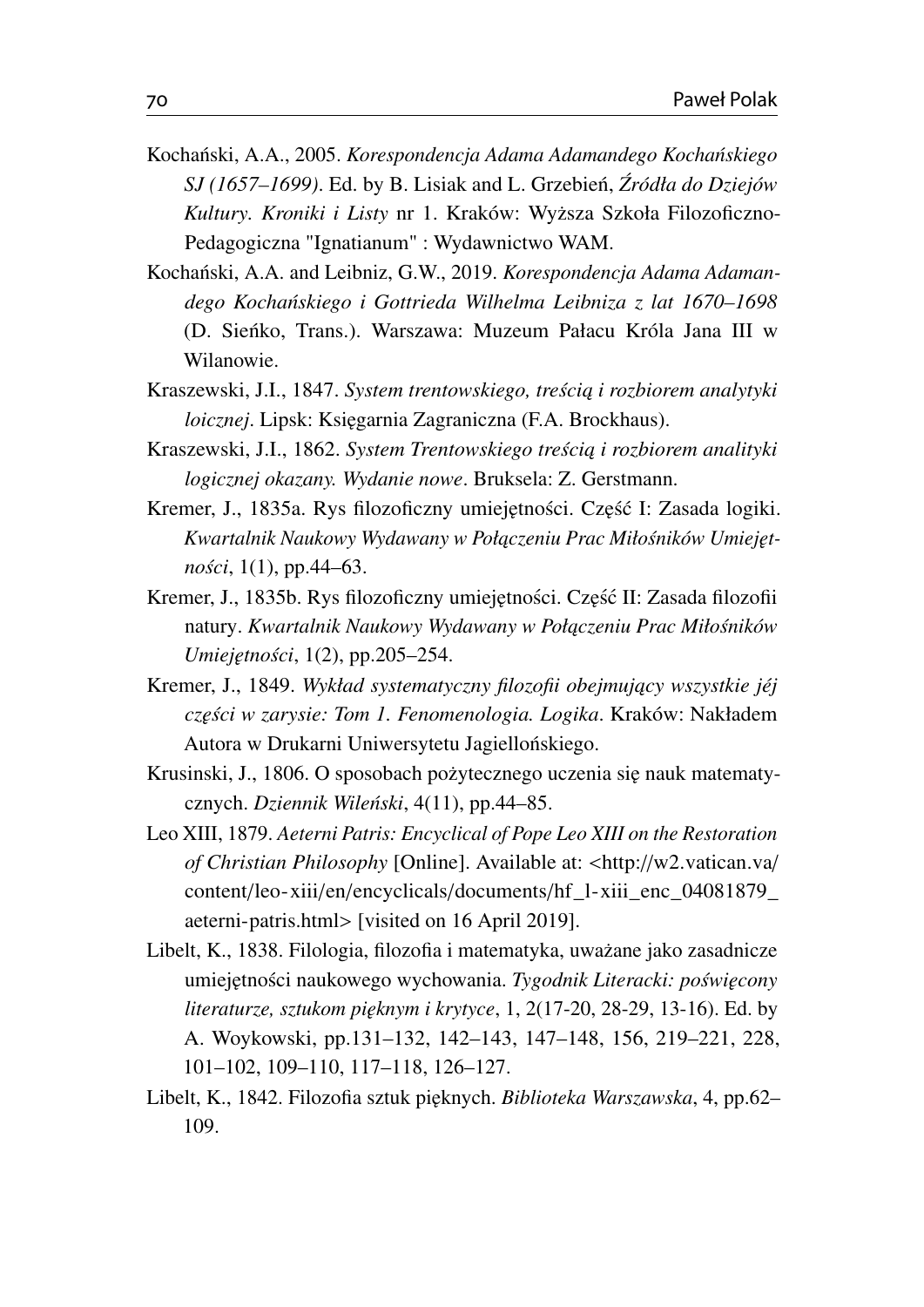- <span id="page-26-3"></span>Libelt, K., 1844. *Wykład matematyki dla szkół gimnazyalnych* [Online]. Vol. 1- 2. Poznań: Nakładem i drukiem N. Kamieńskiego i Spółki. Available at: <http://[www.wbc.poznan.pl](http://www.wbc.poznan.pl/Content/119903)/Content/119903>.
- <span id="page-26-6"></span>Libelt, K., 1845. *Filozofia i krytyka. T. 1*. 1st ed. Poznan.´
- <span id="page-26-4"></span>Libelt, K., 1850. Filologia, filozofia i matematyka, uważane jako zasadnicze umiejętności naukowego wychowania. Pisma pomniejsze Karola *Libelta. Tom III* [Online]. Poznań: W Księgarni N. Kamieńskiego i Spółki, pp.223–282. Available at: <https://[books.google.pl](https://books.google.pl/books?id=8KwwAAAAYAAJ)/books?id= [8KwwAAAAYAAJ](https://books.google.pl/books?id=8KwwAAAAYAAJ)>.
- <span id="page-26-5"></span>Libelt, K., 1874. *Filozofia i krytyka. T. 1* [Online]. 2nd ed. Poznań: Nakładem Księgarni Jana Konstantego Żupańskiego. Available at: <http://[archive.](http://archive.org/details/filozofiaikrytyk01libe) org/details/[filozofiaikrytyk01libe](http://archive.org/details/filozofiaikrytyk01libe)> [visited on 19 July 2017].
- <span id="page-26-2"></span>Majorkiewicz, J., 1847. *Historya, literatura i krytyka*. W druk. Kommissyi Rządowej Sprawiedliwości.
- <span id="page-26-7"></span>Morawski, M.I., 1877. *Filozofia i jej zadanie*. Lwów: Nakł. Autora w Drukarni Ludowej.
- <span id="page-26-9"></span>Morawski, M.I., 1887. *Celowos´c w naturze: studyum przyrodniczo- ´ filozoficzne*. Kraków: Druk Wł. L. Anczyca i Spółki.
- <span id="page-26-10"></span>Morawski, M.I., 1891. *Celowos´c w naturze: studyum przyrodniczo- ´ filozoficzne*. Wydanie drugie przerobione. Kraków: Druk Wł. L. Anczyca i Spółki.
- <span id="page-26-8"></span>Morawski, M.I., 1899. *Filozofia i jej zadanie*. Wyd. 3, niezm. Kraków: Spółka Wydawnicza Polska.
- <span id="page-26-11"></span>Mróz, T., 2008. Metoda historii filozofii wedle Stefana Pawlickiego. *Rocznik Historii Filozofii Polskiej* [Online], 1, pp.141–162. Available at: <[http:](http://publikacje.uz.zgora.pl:7777/skep/docs/F12208/r1-4%5B1%5D.pdf) //[publikacje.uz.zgora.pl:7777](http://publikacje.uz.zgora.pl:7777/skep/docs/F12208/r1-4%5B1%5D.pdf)/skep/docs/F12208/r1-4%5B1%5D.pdf>.
- <span id="page-26-0"></span>Murawski, R., 2004. Philosophical reflection on mathematics in Poland in the interwar period. *Annals of Pure and Applied Logic* [Online], 127(1-3), pp.325–337. Available at: https://doi.org/10.1016/[j.apal.2003.11.026](https://doi.org/10.1016/j.apal.2003.11.026) [visited on 20 July 2017].
- <span id="page-26-1"></span>Murawski, R., 2014. *The Philosophy of Mathematics and Logic in the 1920s and 1930s in Poland*, *Science networks and historical studies* 48. Basel: Birkhäuser.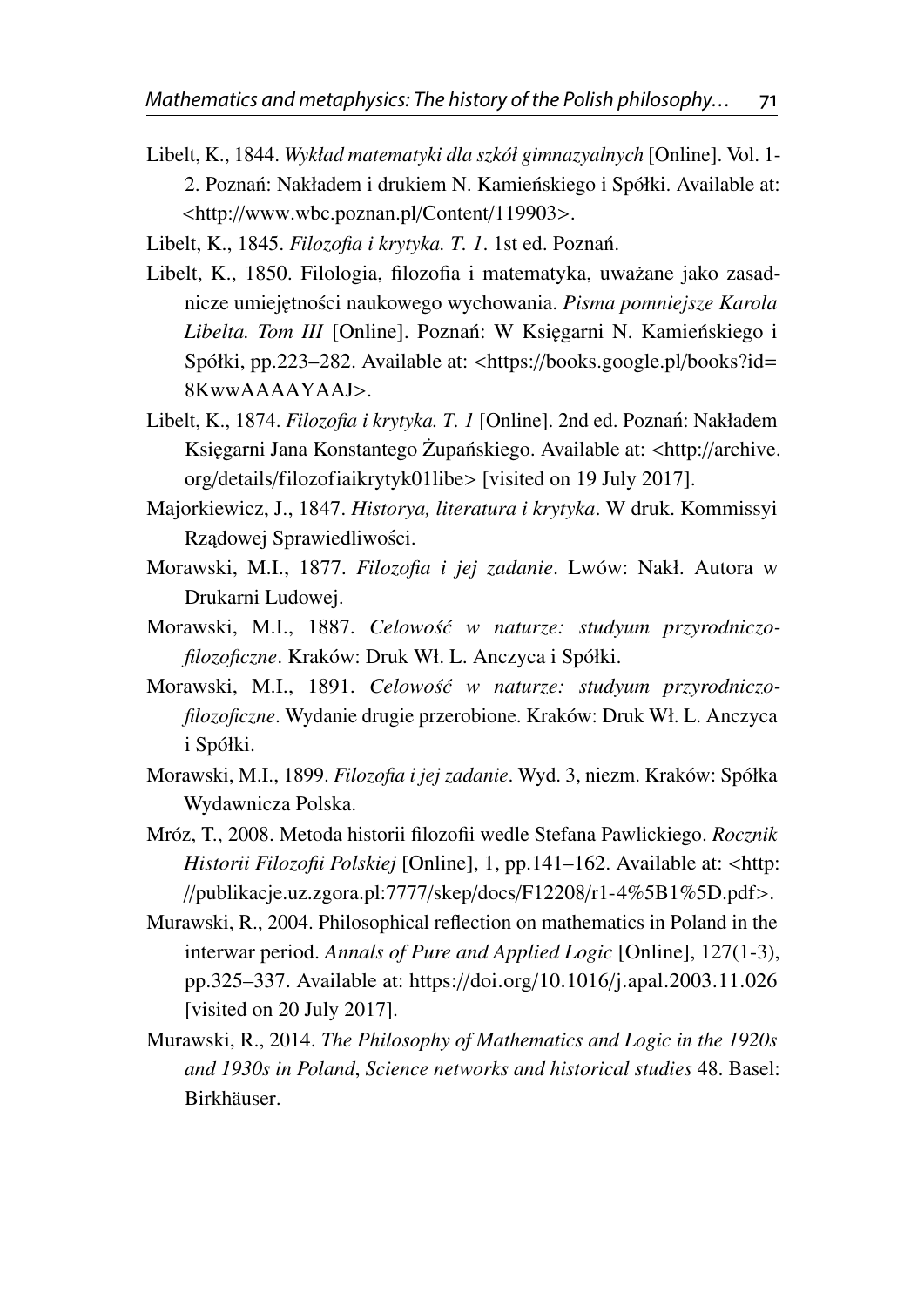- <span id="page-27-3"></span>Nowiny, 1845. Przegląd Naukowy Literaturze, Wiedzy i Umnictwu Poświę*cony*.
- <span id="page-27-7"></span>Pawlicki, S.Z., 1878. *Kilka uwag o podstawie i granicach filozofii* [Online]. Kraków: Nakł. Księgarni S. A. Krzyżanowskiego. Available at: <[http:](http://rcin.org.pl/dlibra/docmetadata?id=15111) //rcin.org.pl/dlibra/[docmetadata?id](http://rcin.org.pl/dlibra/docmetadata?id=15111)=15111>.
- <span id="page-27-8"></span>Pawlicki, S.Z., 1903. *Historya filozofii greckiej od Talesa do smierci Arys- ´ totelesa. T. 2, cz. 1* [Online]. G. Gebethner i Spółka. Available at: <[http:](http://mbc.malopolska.pl/Content/18081/) //[mbc.malopolska.pl](http://mbc.malopolska.pl/Content/18081/)/Content/18081/>.
- <span id="page-27-0"></span>Polak, P., 2016. Philosophy in science – a case study of the reception of the Special and the General Theory of Relativity in Kraków and Lwów before 1925. *Studia Historiae Scientiarum* [Online], 15, pp.245–273. Available at: https://doi.org/http://dx.doi.org/10.4467/[23921749SHS.16.](https://doi.org/http://dx.doi.org/10.4467/23921749SHS.16.010.6153) [010.6153.](https://doi.org/http://dx.doi.org/10.4467/23921749SHS.16.010.6153)
- <span id="page-27-6"></span>Polak, P., 2017. Rola Stefana Z. Pawlickiego (1839–1916) w kształtowaniu się krakowskiego ośrodka filozofii przyrody. In: P. Polak, J. Maczka and W.P. Grygiel, eds. *Oblicza filozofii w nauce: księga pamiątkowa z okazji 80. urodzin Michała Hellera*. Kraków: Copernicus Center Press, pp.85–132.
- <span id="page-27-2"></span>Polak, P., 2019a. Nauka w oczach erudytów. *Philosophical Problems in Science (Zagadnienia Filozoficzne w Nauce)* [Online], (66), pp.305–309. Available at: <https://[zfn.edu.pl](https://zfn.edu.pl/index.php/zfn/article/view/487)/index.php/zfn/article/view/487> [visited on 23 September 2019].
- <span id="page-27-1"></span>Polak, P., 2019b. Philosophy in science: A name with a long intellectual tradition. *Philosophical Problems in Science (Zagadnienia Filozoficzne w Nauce)* [Online], (66), pp.251–270. Available at: <https://[zfn.edu.pl](https://zfn.edu.pl/index.php/zfn/article/view/472)/ [index.php](https://zfn.edu.pl/index.php/zfn/article/view/472)/zfn/article/view/472> [visited on 6 October 2021].
- <span id="page-27-4"></span>Pragacz, P., 2007. Notes on the Life and Work of Józef Maria Hoene-Wronski. *Algebraic Cycles, Sheaves, Shtukas, and Moduli* [Online], *Trends in Mathematics*. Basel: Birkhäuser, pp.1–20. Available at: https://[doi.org](https://doi.org/10.1007/978-3-7643-8537-8_1)/ 10.1007/[978-3-7643-8537-8\\_1](https://doi.org/10.1007/978-3-7643-8537-8_1) [visited on 25 July 2017].
- <span id="page-27-5"></span>Pulte, H., 2013. J. F. Fries' Philosophy of Science, the New Friesian School and the Berlin Group: On Divergent Scientific Philosophies, Difficult Relations and Missed Opportunities. In: N. Milkov and V. Peckhaus, eds. *The Berlin Group and the Philosophy of Logical Empiricism* [Online],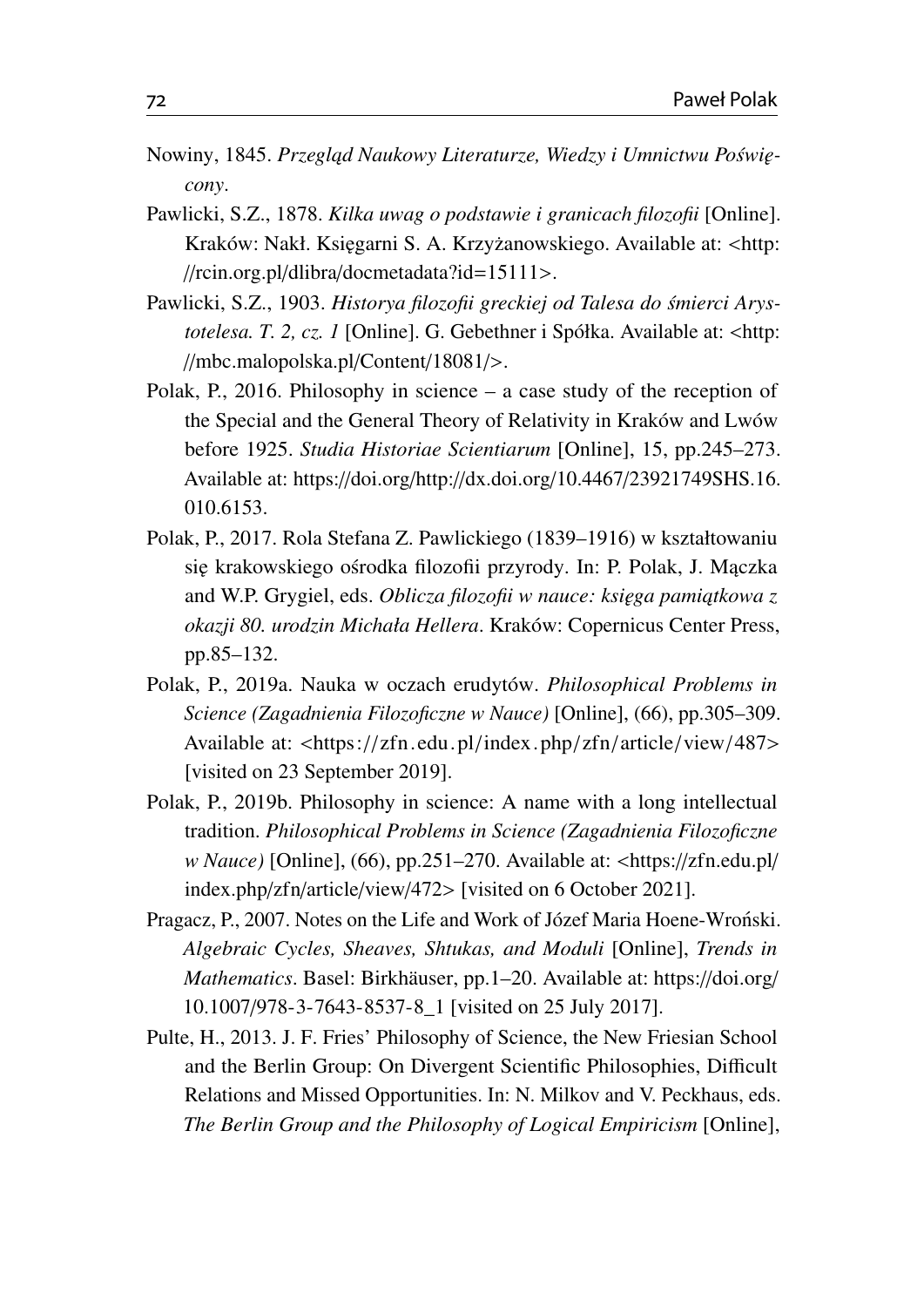*Boston Studies in the Philosophy and History of Science*. Dordrecht: Springer Netherlands, pp.43–66. Available at: https://doi.org/[10.1007](https://doi.org/10.1007/978-94-007-5485-0_3)/ [978-94-007-5485-0\\_3](https://doi.org/10.1007/978-94-007-5485-0_3) [visited on 2 November 2021].

- <span id="page-28-1"></span>Roskal, Z.E., 1994. Jana Śniadeckiego filozofia matematyki. *Roczniki Filozoficzne* / *Annales de Philosophie* / *Annals of Philosophy* [Online], 42(3), pp.23–34. Available at: <https://[www.jstor.org](https://www.jstor.org/stable/43409629)/stable / 43409629> [visited on 26 October 2021].
- <span id="page-28-10"></span>Rzesiński, J.K.H.S., 1837. W. B. Tennemanna rys historyi filozofii. Według *przerobienia A. Wendta. Tom2: Historya filozofii nowo˙zytnej*. Kraków: Red. Kwartalnik Nauk.
- <span id="page-28-0"></span>Straszewski, M., 1875. Jan Śniadecki: jego stanowisko w dziejach oświaty i *filozofii w Polsce*. Kraków: Akademia Umiejętności w Krakowie.
- <span id="page-28-9"></span>Struve, H., 1881. *Zycie i prace Józefa Kremera jako wst˛ep do jego dzieł ˙* [Online]. Warszawa: Nakład i druk S. Lewentala. Available at: <[http:](http://dir.icm.edu.pl/Zycie_i_prace_Jozefa_Kremera/)//dir. icm.edu.pl/[Zycie\\_i\\_prace\\_Jozefa\\_Kremera](http://dir.icm.edu.pl/Zycie_i_prace_Jozefa_Kremera/)/> [visited on 19 September 2017].
- <span id="page-28-2"></span>Tatarkiewicz, W., ed., 1970. Jakiej filozofii Polacy potrzebują, Biblioteka *Klasyków Filozofii. Pisarze Polscy*. Warszawa: Panstwowe Wydawnictwo ´ Naukowe.
- <span id="page-28-5"></span>Trentowski, B.F., 1842a. *Chowanna czyli system pedagogiki narodowej jako umiej˛etnosci wychowania, nauki i o ´ swiaty, słowem wykształcenia naszej ´ młodzieży. T. 1. Poznań: Ksiegarnia Nowa.*
- <span id="page-28-6"></span>Trentowski, B.F., 1842b. *Chowanna czyli system pedagogiki narodowej jako umiej˛etnosci wychowania, nauki i o ´ swiaty, słowem wykształcenia naszej ´ młodzieży. T. 2. Poznań: Księgarnia Nowa.*
- <span id="page-28-7"></span>Trentowski, B.F., 1844a. *Myslini czyli całokształt loiki narodowej. Tom 1 ´* . Poznań: Nakł. Autora u N. Kamieńskiego i Spółki.
- <span id="page-28-8"></span>Trentowski, B.F., 1844b. *Myslini czyli całokształt loiki narodowej. Tom 2 ´* . Poznań: Nakł. Autora u N. Kamieńskiego i Spółki.
- <span id="page-28-3"></span>Tyszyński, A., 1854. *Rozbiory i krytyki*. Petersburg: B.M. Wolff.
- <span id="page-28-4"></span>Wagner, R., 2012. Infinity metaphors, idealism, and the applicability of mathematics. *Iyyun: The Jerusalem Philosophical Quarterly*, 61, pp.129– 147.